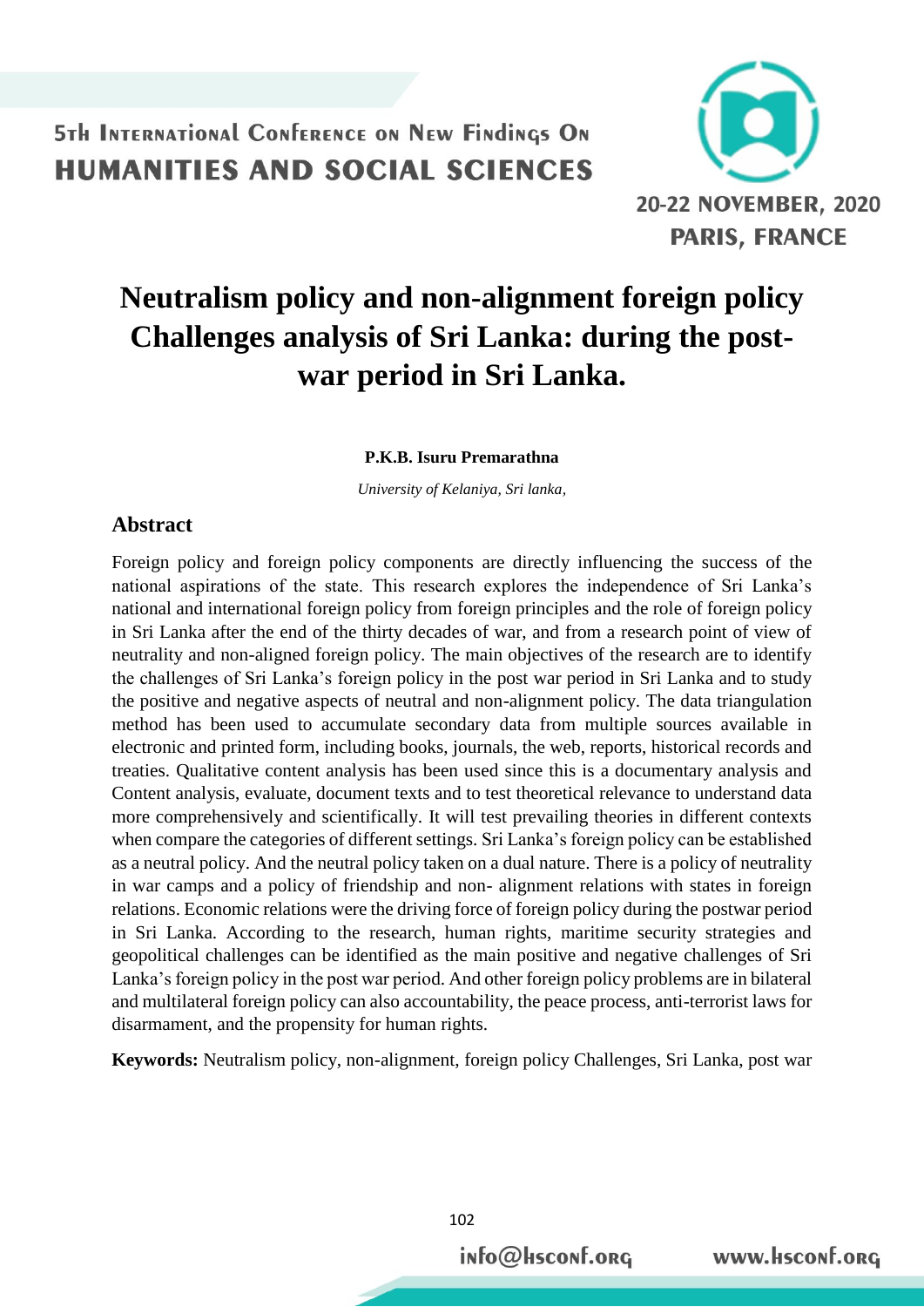

### **Introduction**

#### **Foreign policy**

A state's foreign policy is consistent with its objectives and activities in its dealings with other states, either bilaterally or through multilateral platforms. The Encyclopedia Britannica emphasizes that a country's foreign policy may be influenced by national considerations, policies or behaviors of other states, or plans to advance specific geopolitical concepts. The general objectives governing the activities and relations of a State in its interactions with other States. Foreign policy making is influenced by national considerations, policies or behavior in other countries or by specific geopolitical plans. Leopold von Ranke stressed the primacy of geography and external threats in the formulation of foreign policy, but later the authors focused on domestic factors. Diplomacy is the instrument of foreign policy, and war, alliances and international trade may prove this.

#### **Non- Aligned Movement (NAM)**

The Movement of Nonaligned Countries (MNA) is a forum of 120 developing countries that are not officially aligned with or against a large power bloc. After the United Nations, this is the largest cluster of states in the world. Drawing on the principles agreed at the [Bandung](https://en.wikipedia.org/wiki/Bandung_Conference)  [Conference](https://en.wikipedia.org/wiki/Bandung_Conference) in 1955, the Non-Aligned Movement was established in 1961 in [Belgrade,](https://en.wikipedia.org/wiki/Belgrade) [SR](https://en.wikipedia.org/wiki/SR_Serbia)  [Serbia,](https://en.wikipedia.org/wiki/SR_Serbia) [Yugoslavia](https://en.wikipedia.org/wiki/Socialist_Federal_Republic_of_Yugoslavia) through an initiative of the Indian Prime Minister [Jawaharlal Nehru,](https://en.wikipedia.org/wiki/Jawaharlal_Nehru) Ghanaian President [Kwame Nkrumah,](https://en.wikipedia.org/wiki/Kwame_Nkrumah) Indonesian President [Sukarno,](https://en.wikipedia.org/wiki/Sukarno) Egyptian President [Gamal Abdel Nasser](https://en.wikipedia.org/wiki/Gamal_Abdel_Nasser) and Yugoslav President [Josip Broz Tito.](https://en.wikipedia.org/wiki/Josip_Broz_Tito) This resulted in the first Conference of Leaders of Nonaligned Countries. The term non-aligned movement appeared for the first time at the Fifth Conference of 1976, when the participating countries were designated as "members of the movement".

The purpose of the organization was enumerated by [Fidel Castro](https://en.wikipedia.org/wiki/Fidel_Castro) in his Havana Declaration of 1979 as to ensure "the national independence, sovereignty, territorial integrity and security of non-aligned countries" in their "struggle against [imperialism,](https://en.wikipedia.org/wiki/Imperialism) [colonialism,](https://en.wikipedia.org/wiki/Colonialism) [neo](https://en.wikipedia.org/wiki/Neo-colonialism)[colonialism,](https://en.wikipedia.org/wiki/Neo-colonialism) [racism,](https://en.wikipedia.org/wiki/Racism) and all forms of foreign aggression, [occupation,](https://en.wikipedia.org/wiki/Military_occupation) domination, interference or [hegemony](https://en.wikipedia.org/wiki/Hegemony) as well as against [great power](https://en.wikipedia.org/wiki/Great_power) and bloc politics." The countries of the Nonaligned Movement represent close to two thirds of the members of the United Nations and represent 55% of the world's population. Accession is particularly concentrated in those countries considered to be developing or part of the Third World, even though the Nonaligned Movement also includes a number of developed countries.

Although many of the Non-Aligned Movement's members were actually quite closely aligned with one or another of the [superpowers](https://en.wikipedia.org/wiki/Superpower) (such as the People's Republic of China, an observer, or the Soviet Union, not participating in the Non-Aligned Movement), the movement still maintained cohesion throughout the [Cold War,](https://en.wikipedia.org/wiki/Cold_War) even despite several conflicts between members which also threatened the movement. In the years since the end of the Cold War, it has focused

103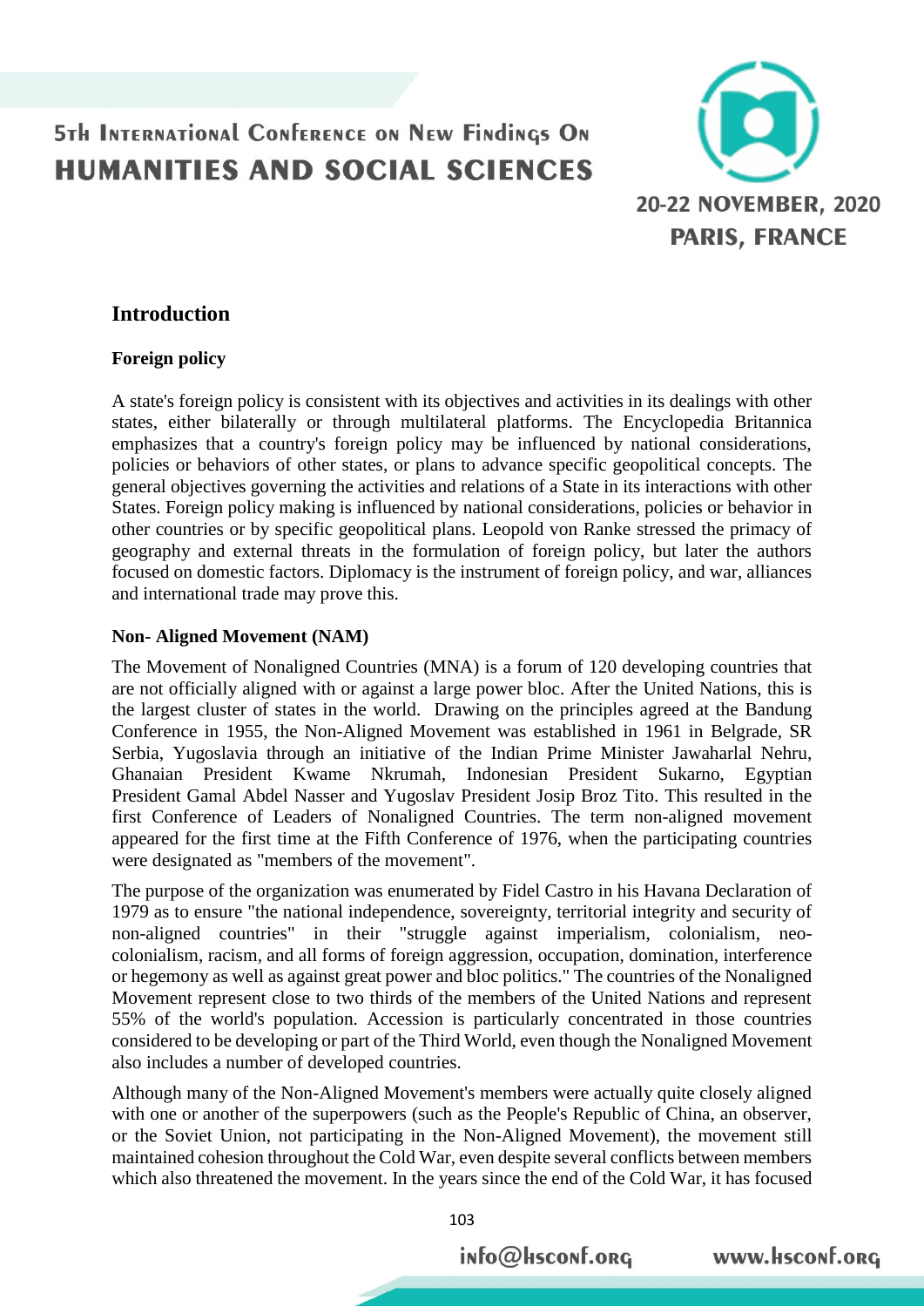

on developing multilateral links and unity among the developing countries of the world, particularly those in the South.

#### **Neutralism and Nonalignment**

The terms "neutralism" and "non-alignment" were used vaguely and interchangeably in the 1960s to denote the desire of a majority of African-Asian nations to avoid military alliances with both sides during the Cold War. They are connected with the two most important international developments of the post-World War n era: Foremost, the issue of independent states in Asia and Africa, ending three centuries of Western European expansion; And second, the issueissueolar struggle between the United States and the Soviet Union, each in possession of weapons capable of global destruction.

The terms are unclear to the old notion of "neutrality", which referred to a legal requirement in which a country refrained from taking sides in a war between two or more belligerents. The laws of neutrality, which were formed primarily by treaties of the 17th and 18th centuries reinforced by judicial decisions in the 19th century, delineated specific rights and responsibilities for belligerents and neutrals. Neutral states, for example, have accepted not to help the belligerents or to allow their citizens to do so. Citizens of neutral states who assisted a belligerent would be deprived of protection by their own government and could be punished under the laws of their own country. In turn, the warring parties had to respect the business activities of the neutral. Attacks by combatants on neutral ships often marked the end of neutrality. However, in the absence of an international authority having the power to impose neutrality, the observation of neutral «rights» by the warring parties depended on their interests and power. The rights of the neutral were largely trampled during both World Wars, and after World War II, Hardly anyone, with the exception of Switzerland and Sweden, saw neutrality in the legal sense as a viable policy of maintaining independence.

Neutrality meant a policy followed during a belligerent state. In a specific conflict, even a big power can choose to stay neutral. Smaller and weaker powers sometimes declared themselves in a state of neutralization, that is, they chose to be in a state of perpetual neutrality in every war. Switzerland is the most frequently cited examples of deactivation, and the 1955 Austrian Peace Treaty provided for the permanent deactivation of Austria. Neutralization should be distinguished from demilitarization, which refers to the lack or limitations of a nation's ability to engage in war, while neutralization prohibits participation in a state of war. A country can be demilitarized but not neutralized (Japan in the 1950s) or neutralized, but not demilitarized (Austria after 1955).

No new nations in Asia and Africa, except Laos, have declared themselves demilitarized or neutralized. Indeed, the leaders of the new nations rejected the negative association of the term 'neutral' and its implication of indifference, isolationism and a position in world affairs that denied the full exercise of their sovereign powers. Indian Prime Minister Jawaharlal Nehru,

104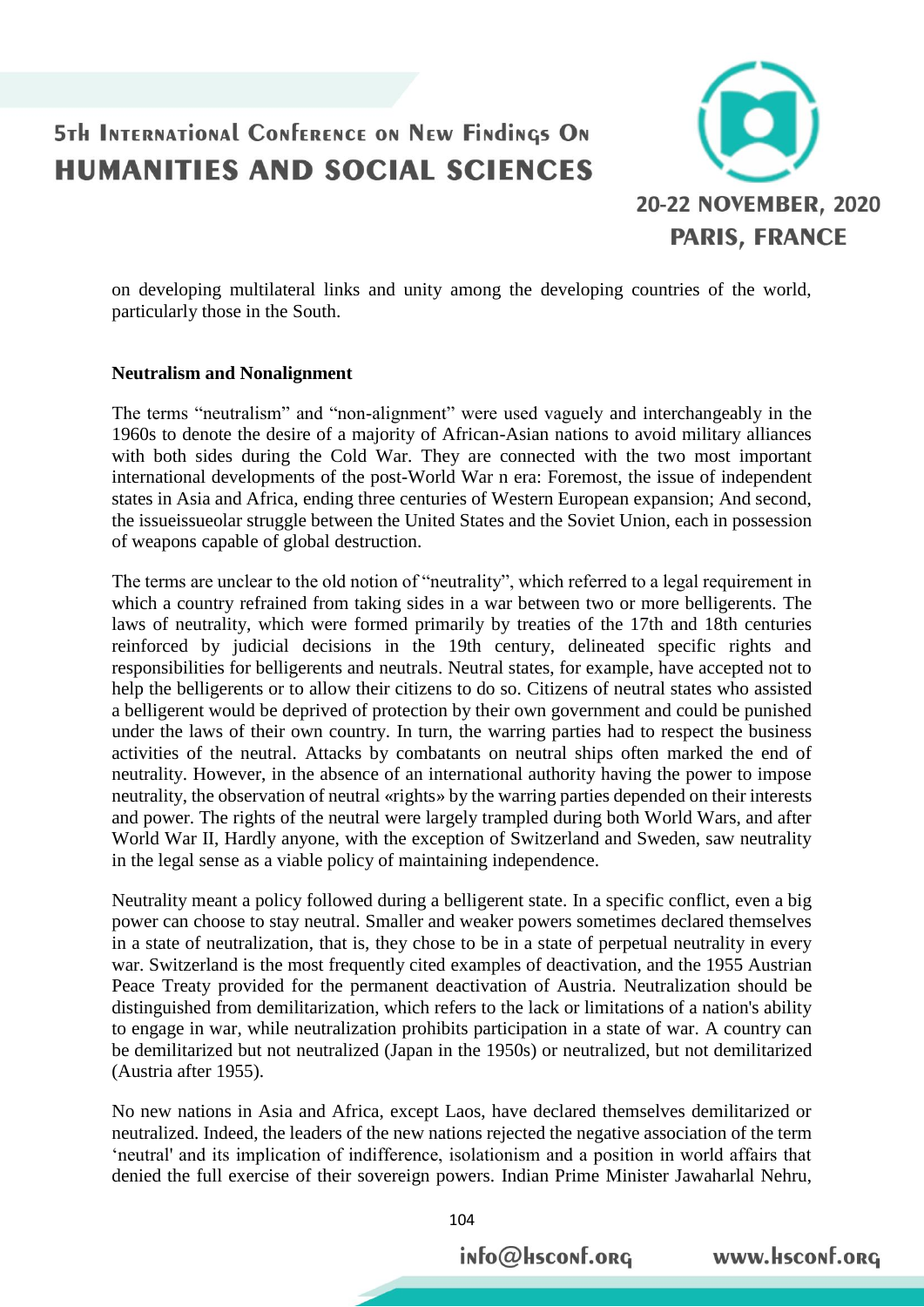

one of the first spokespersons for emerging countries, preferred to refer to "non-alignment" rather than neutralization, and the President of the United Arab Republic, Gamal Abdel Nasser, used the term "positive neutrality". At a meeting in Belgrade on September 1961, sponsored by Nehru, Nasser, President Kwame Nkrumah of Ghana and President Tito of Yugoslavia, the term "non-alignment" rather than "neutralization" was generally used, and the conference has been referred to as the Conference of Nonaligned States. A proposal by Prime Minister Nehru that the traditional neutrals, Ireland and Sweden, be invited, was turned down by the other patrons, who thereby made clear the distinction in their minds between neutralism or nonalignment as a state of noncommitment in the cold war and neutrality as a legal concept.

Although the desire for greater independence VI's-à-vi's the two great powers has been expressed throughout Europe, it is among the newly independent nations that there is usually a policy of neutralization and non-alignment. The terms are ambiguous, so labeling a 'nonaligned' country says little about its motivations or how its neutralization is implemented. Countries with close ties to the French Community or the British Commonwealth, as well as countries closely associated with the Soviet Union or the People's Republic of China, can call themselves "neutralizers" or "non-aligned". The terms also cover those who are displaced for fear of Western or Communist expansion, as well as those who use it as a shield for their own expansionist policies. When we talk about neutralization, we are talking more generally about the foreign policy of emerging nations.

Non-alignment was popularised for the first time by Indian Prime Minister Nehru. Nehru made it clear that while a newly independent India would be active in the [United Nations,](https://www.encyclopedia.com/social-sciences-and-law/political-science-and-government/united-nations/united-nations) retain her membership in the [Commonwealth of Nations](https://www.encyclopedia.com/social-sciences-and-law/political-science-and-government/international-organizations/commonwealth-0) (as a republic), and seek to play a "positive" role in international affairs, she would not become "entangled in any alliances, military or other that might drag us into any possible conflict" (Nehru 1950). Nehru saw the fight between the United States and the Soviet Union as a rivalry for world power, not as an expression of ideological differences. It is useful to recall that the preoccupation of Americans and Western Europeans with communist expansion occurred at a time when Indian nationalists and other Asian and African nationalists were fighting colonialism or fighting against the immediate issues related to independence. As a result, the first Conference on Relations with Asia, held in New Delhi in March 1947, on the eve of India's independence, focused on colonialism and mutual cooperation in Asia.

But Nehru was very preoccupied by the possibility of a war between the great powers that would inevitably engulf the entire world. He believed that India could serve as a channel of communication among the major powers—which it did during the Korean War—and play a role of moderator, if not mediator. Within a few years after India became independent, the terms "nonalignment" and "neutralism" became more widely adopted: by countries in Asia and Africa, which had newly achieved independence, by Egypt after a revolution overthrew the traditional monarchy, and by Yugoslavia when it announced its independence from the Soviet Union. The terms were quickly used interchangeably, not as analytical concepts but as popular terms which in fact covered a wide range of policies. Nevertheless, the terminology itself is of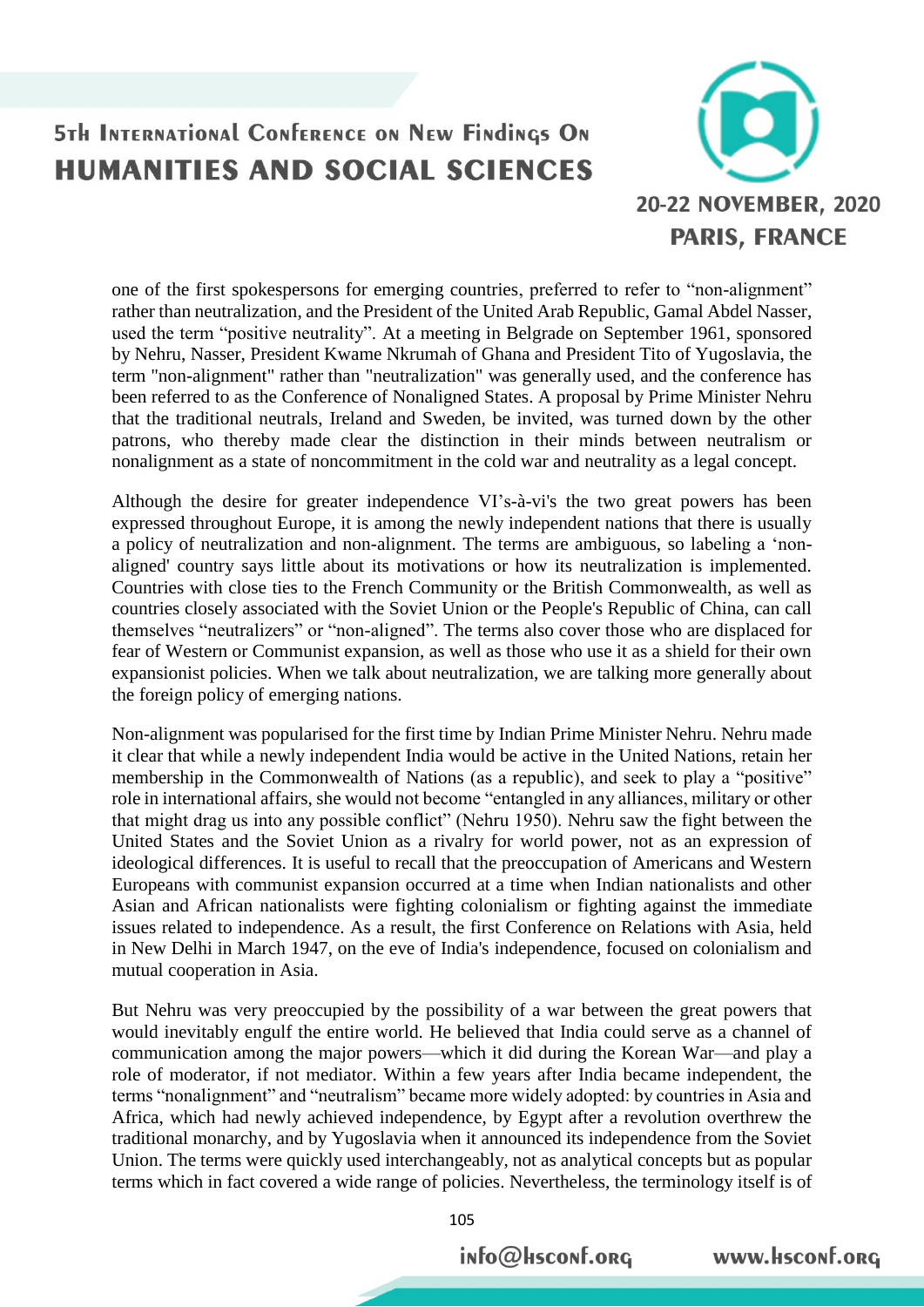

political importance, as a line has been drawn in international conferences between those countries which have subscribed to it and those which have not.

Neutralism and nonalignment for the moment we shall cast aside the broad scope of policies which these terms encompass can be viewed as (1) a strategy for maximizing one's security in a bipolar world; (2) a foreign policy expression of domestic political, ethnic, and psychological needs; And (3) a policy of newly independent countries for securing their regional interests.

Sri Lanka's strategic location makes it not only a South Asia, but a state in the Indian Ocean as well. The space of the Indian Ocean presents a critical geostrategic parameter for the reflection of Sri Lanka in foreign and defence policy. The defence-strategic concerns related to its location as (i) a small island state, (ii) located in the southern tip of South Asia but separated by a narrow water column from India and (iii) strategically positioned at the center of the Indian Ocean linking its Eastern and Western flanks have conditioned Sri Lanka's approach towards the Indian Ocean. However, only geostrategic considerations do not dictate the direction of foreign policy. Formulating foreign policy involves a complex process in which "defining the situation" forms the reality and expectations upon which decisions are made. Apart from strategic factors, interests, values, attitudes and images facilitate the perception of reality1. The interpretations of the strategic factors of the localization of Sri Lanka over time that mediated the perception of reality were strongly conditioned by national political and economic constraints. As a result, Sri Lanka's focus, political priorities and approaches to the Indian Ocean have constantly fluctuated over the past 70 years. This paper aims to trace these changes from a more general historical perspective and to identify the factors and conditions that led to these changes.

Sri Lanka had been trapped for a quarter of a century in a long bloody and seemingly intractable separatist war until 2009, when the government crushed the separatist forces and secured a decisive military victory. This victory was widely praised by the majority of the Sri Lankan population and by the international community despite the discomfort about the conduct of the army during the conflict. The end of the war sparked renewed optimism about Sri Lanka's economic prospects, with widespread expectations of a peace dividend that would enable Sri Lanka to launch into a period of sustained economic growth.

Immediately following the conflict, this optimism seemed to be confirmed. The government was well entrenched with a dominant majority in the legislature and strong popular support (at least in the majority community). The opposition was profoundly divided and politically weakened. Initially the international community was reluctant to subject the Sri Lankan government to any serious political pressure over its handling of the war and reported atrocities, though the EU decided to terminate preferential access to the EU for Sri Lankan garment exports, and aid and assistance flowed in from traditional Western donors and international agencies as well as from China and India. The tourism sector, heavily affected by the war, is recovering strongly. Domestic political stability and the international community's acceptance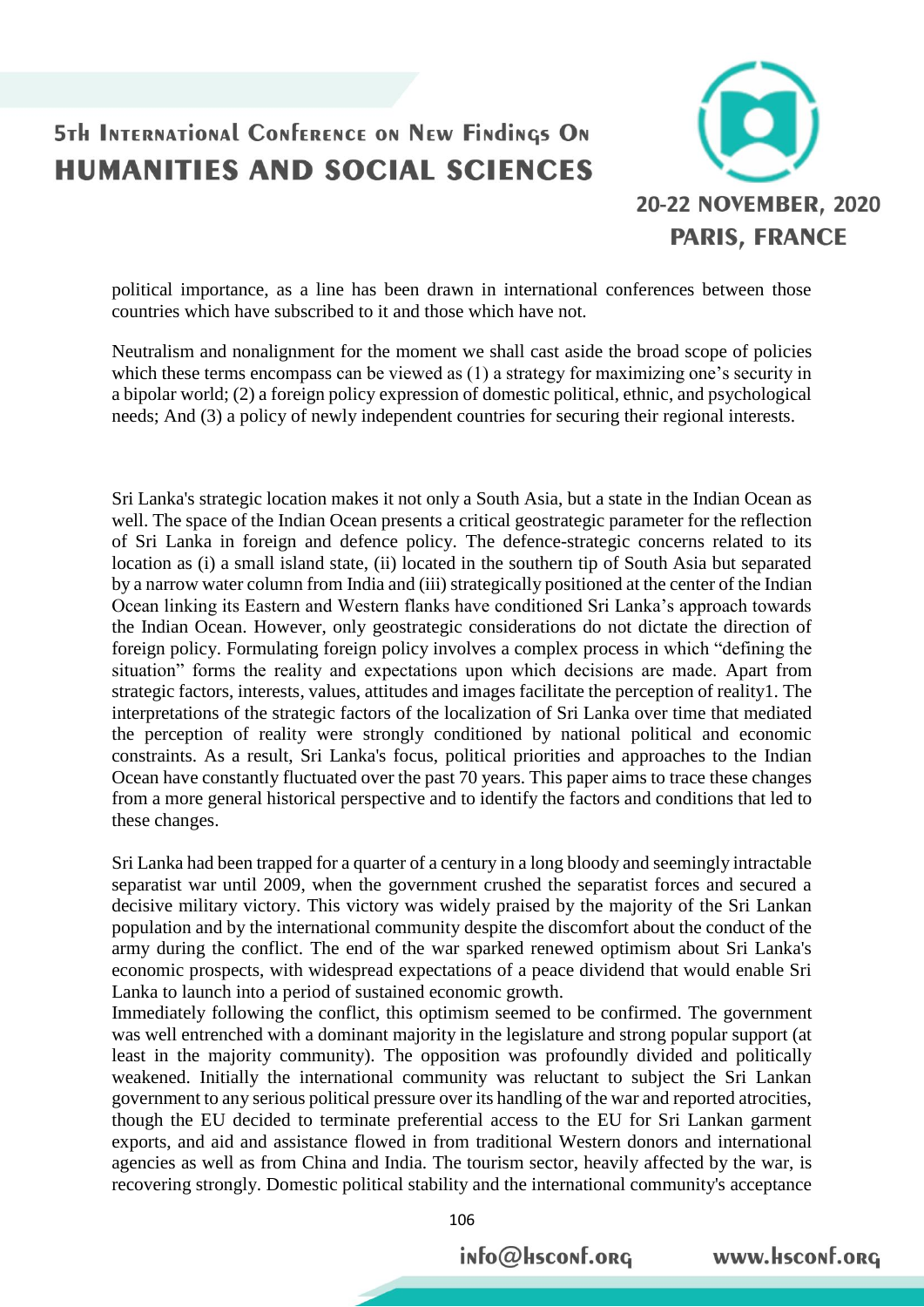

of the government's legitimacy have allowed the government to raise additional funds through commercial borrowing and to implement major public spending programs. It seemed that the window of opportunity for an end to the conflict was seized by the government to steer the country towards political reconciliation and economic growth.

With renewed confidence in the country, Sri Lanka has enjoyed an important economic recovery. GDP growth in 2010 reached 8%, up from 3.5% in 2009, inflation came down from 22.6 % in 2008 to 6% in 2010, unemployment fell from 5.7% in 2009 to 4.9% in 2010, the fiscal deficit narrowed, foreign reserves went up, and the Colombo stock market, having nearly doubled in value in 2010, was the second best performer among global markets for two years running. Only, as the large and rapidly developing literature on post-conflict recovery has shown, though a revival of growth in the immediate aftermath of an end to a violent conflict is frequently mentioned, there is no guarantee that such a recovery would be kept over the medium to long term. 2In the case of Sri Lanka, optimism did not delay. In 2011, developments in economic policy and the political arena began to raise concerns regarding the sustainability of the recovery. In early 2012, in the context of slowing economic growth, a sharp deterioration of the current account and rapidly declining foreign reserves, the authorities were compelled to undertake a series of measures that involved a substantial devaluation of the currency, unpopular measures to curb public expenditures and increased reliance on short term commercial borrowings in international capital markets

In this paper, we examine the Sri Lankan experience, recognizing that a range of factors, including the particular historical context and the nature of social and political institutions, interact in a complex way to determine what economic and political change within countries and communities is. In particular, we consider how the nature of the political coalition that allowed the military victory has, in turn, had a major influence on post-conflict economic policies in a way that can undermine the country's long-term growth outlook. Though we do not address it explicitly in this paper, the Sri Lankan experience also has relevance for the broader debate on the role of ethnic diversity on economic development, where it has been argued that ethno-linguistic fractionalisation and associated political polarisation results in under-supply of public goods and higher levels of rent seeking activity.

### **Objectives of the study.**

The principal aims of the research are to identify the challenges of Sri Lanka's post-war foreign policy in Sri Lanka and to study the positive and negative aspects of the policy of neutrality and non-alignment.

Other objectives of the research are to study the post-war role of Sri Lanka's foreign policy and economic and diplomatic relations in external relations, and look at the impact of foreign policy on economic growth in Sri Lanka.

info@Hsconf.org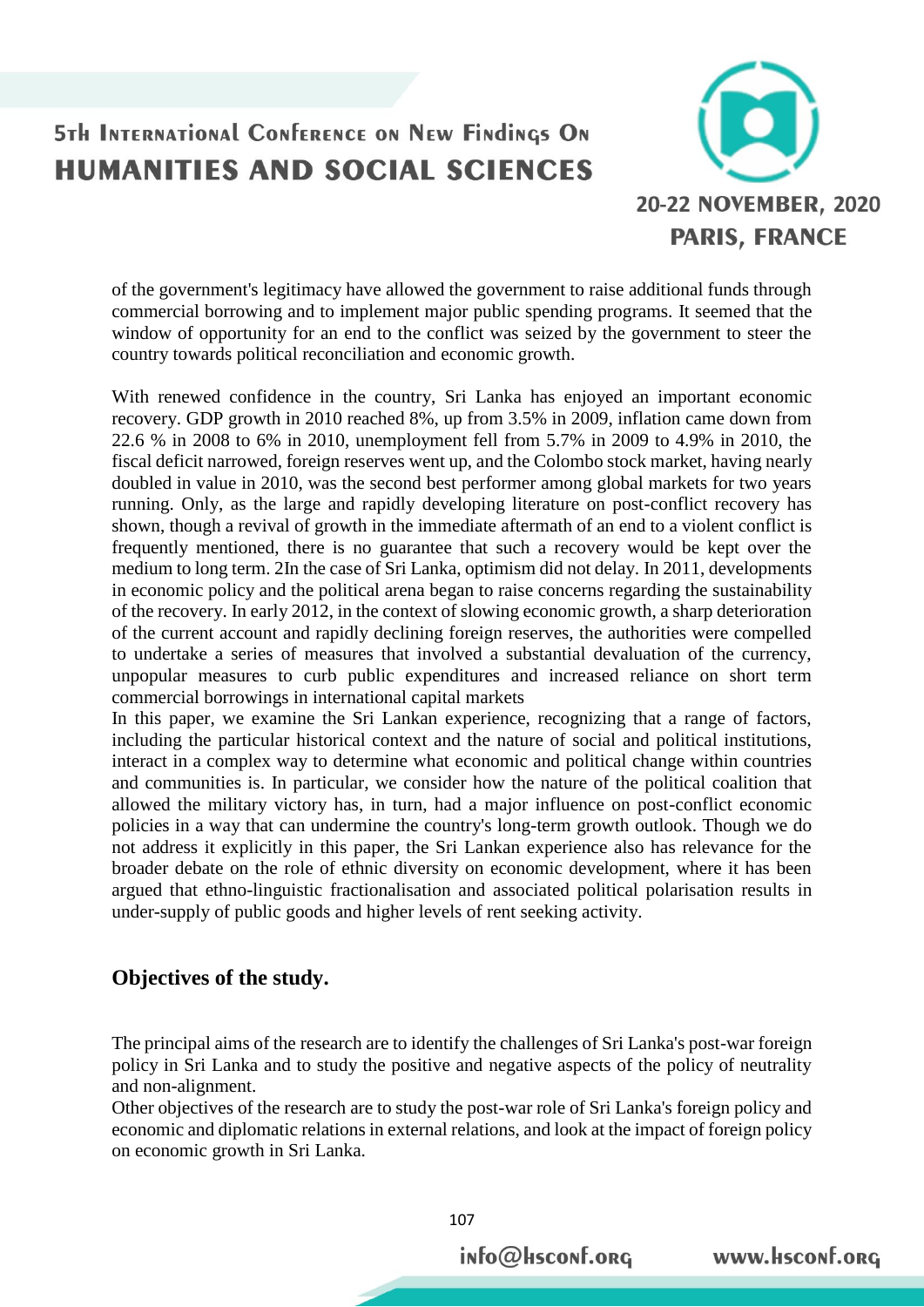

### **Methodology**

This article uses an objective and interpretative methodology, an empirical epistemology and a descriptive and analytical approach. Basically, this research is a qualitative investigation. The paper approaches research questions using primary and secondary sources. In addition, the data triangulation method was used to accumulate secondary data from multiple electronic and paper sources, including books, journals, the Web, reports, historical documents and treaties. Qualitative content analysis was used as a literature review and content analysis, an evaluation of the text of the documents, and a test of theoretical relevance to gain a more complete and scientific understanding of the data.

It will test dominant theories in different contexts by comparing categories of different contexts when we evaluate this study, it has used some basic methodologies to achieve the objectives of the study. The study used qualitative secondary data from e-books, websites, books, journals and magazines, research articles and scholarly articles to gather extensive knowledge. The study used documentary analysis and conceptual analysis as fundamental analytical methods. Documentary analysis defines a pattern of qualitative inquiry in which documents are rendered by the researcher to present a meaningful subject. In the literature review, it collects available documents and data that are related to the particular study and interprets them to identify the specific issue. The conceptual analysis is often developed around a review of the study documentation associated with the design under study. This can be exemplified more as an investigative process that explores the concepts for.

### **Finding and Discussion**

#### **The Post-War Directions**

At the end of the long-running war after a fierce military victory in 2009, Sri Lanka was at a critical historical turning point in its post-independence historical development. Ever since this war ended, Sri Lanka's geo-strategic position in the context of the evolving strategic outlines of the Indian Ocean has evolved and its foreign policy priorities have undergone significant change in the face of the new challenges facing Sri Lanka. His relations with the United States-United, the European Union and Canada were on a downward track due to pressure on Sri Lanka to investigate Sri Lanka's human rights record and alleged war crimes committed in the war's phase. How to deal with resolutions sponsored by Western powers at UNHCR on alleged violations of international humanitarian law and any other action on this issue has become the main preoccupation of post-war foreign policy in Sri Lanka. Under the leadership of President Mahinda Rajapaksa, Sri Lanka drew closer to the powers that offer a shield against such movements and balance Western political and economic pressures. Within the global and Indian Ocean context, Sri Lanka's relations with China have acquired a renewed politicalstrategic significance. Seno-Sri Lanka relations in many spheres have grown rapidly and China has become the main source of foreign direct investment from Sri Lanka. Major projects with Chinese loans include the deepwater port of Humbantota and the Colombo International Financial City (Port City) to be built on reclaimed land. The political and policy aspects of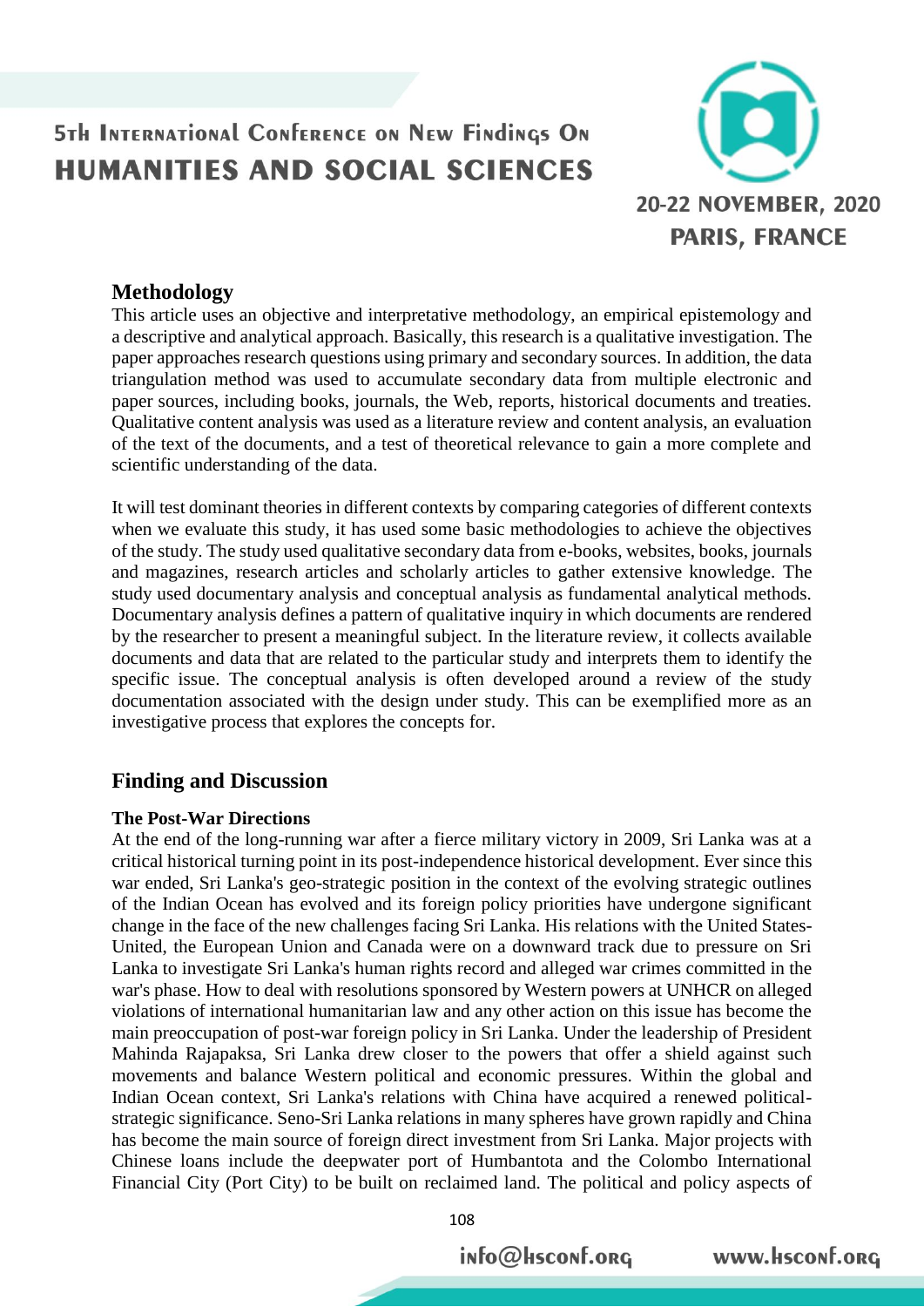

these issues must be considered in the context of the concerns of other Indian Ocean powers, especially India, the United States and Japan. Sri Lanka has repeatedly asserted that Hambantota will simply be a commercial port and has categorically denied speculation that it will be part of China's so-called string of pearls strategy. The national opposition has warned that Sri Lanka is being consciously or unconsciously drawn into the new Cold War in the Indian Ocean between China and the United States.

After the government of national unity took over on January 8, 1915. The priorities of Sri Lanka were reset. The Indian Ocean has once again been a top foreign policy priority for the government. That was reflected in the establishment of the Indian Ocean Secretariat, which reported to the Prime Minister. He emphasized that the Indian Ocean region is about to define the destiny of the world in the 21st century and that the geopolitical turn of events in the Indian Ocean has made it the Ocean of the Futur11. Three main elements of the Government of National Unity's approach to the Indian Ocean area can be identified. One was to bring the concept of balance back into the Indian Ocean approach. India is the emergent navy power of blue water on the threshold of Sri Lanka. China is the global powerhouse in the close vicinity with the expansion of the naval role in the Indian Ocean. The USA is the naval powerhouse of the Indian Ocean. China is the largest contributor to FDI. One lion's share of Sri Lanka's export market remains with the West; 27% of total exports go to the United States and another 27% and 10% go to the EU and the United Kingdom respectively. India is Sri Lanka's number two trading partner. In this context, the maintenance of a balanced relationship with all these key powers which are the main players in Indian Ocean policy was seen as an issue of the utmost importance. As a result, the Government of National Unity believed that any form of long-term strategic alignment with any authority would not serve Sri Lanka's national interests, despite long-term financial gains. Second, the government of national unity has placed economic diplomacy first in its approach to the Indian Ocean. The government recognized that rebalancing world economic and financial power with the growth of Asian power centres would make the Indian Ocean the gravity of world economic power. In that context, how to take advantage of Sri Lanka's strategic location and other human resources to be an integral part of Asian prosperity has become a key political challenge. Third, Sri Lanka believed that a singlepower domination of the Indian Ocean, either by China, India or the United States, would put Sri Lanka's national interests at a disadvantage. In the current critical stage of strategic developments in the Indian Ocean, a small island state like Sri Lanka can only remain as an observer. The Indian Ocean region still has a long way to go to be a transoceanic community through naval ties. The freedom of navigation and security of sea-lanes of communication in the Indian Ocean constituted the basic element of it The Foreign Minister Mangala Samaraweera stated at the Galle dialogue in 2016 that "It is important to focus attention on the importance of building rules based maritime security architecture, respecting international law that can mobilize all stakeholders to create, preserve and maintain peace and stability in the Indian Ocean". The "rules-based maritime order" seems to be the defining word of the NFU government in its approach to the impending "New Cold War" in the Indian Ocean.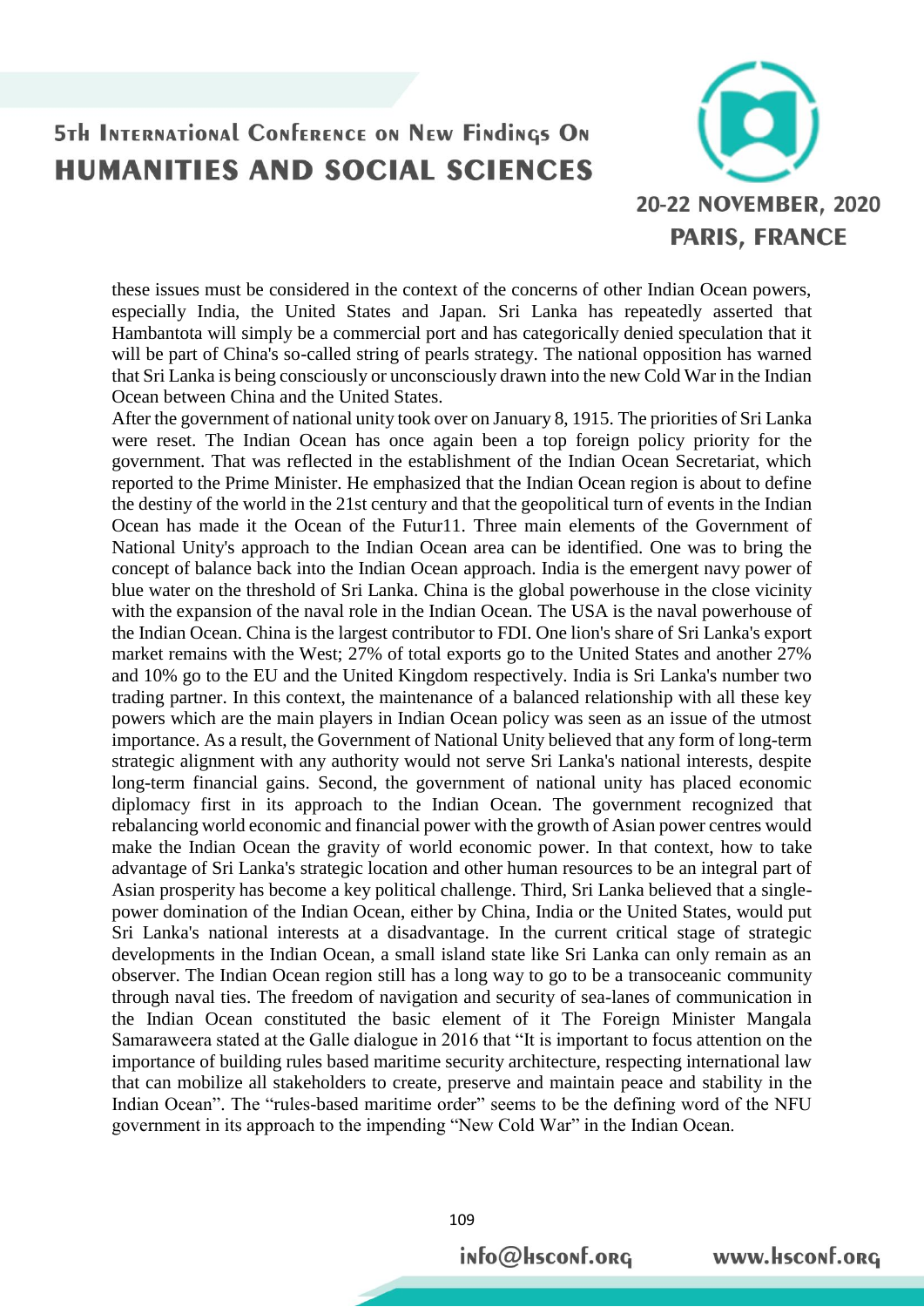

Concentration on safety in a traditional realistic sense. "Complex interdependence refers to a spot among a number of nations in which multiple channels of contact connect societies (that is, states do not monopolize these contacts); there is no hierarchy of subjects; and military strength is not applied by governments toward one another" (Keohane & Nye, 2012, pp. 265). By corroborating the existence of a complex interdependence in Sri Lanka's links to India and China, the document describes the complexity of articulating a foreign policy for the island. The next section is based on the existing scientific consensus in favour of a "balanced" foreign policy. Some academics and policy makers advocate 'friendship with any foreign policy' (De Silva, 2016; Karunanayake, 2017a; Ockersz, 2017, para. 8; Sirisena, 2016) other nstersress that the current management wishes to keep a' Asia centric middle path' (Senadhira, 2017). During his short term in office as Foreign Minister, Mr. Karunanayake (2017b) was also synonymous with trade diplomacy in bringing win-win situations to the island. Commenting on Colombo's gender relations Political scientist Uyangoda says that "Avoiding an ideological identity in its foreign policy strategies seems to be a key feature of the Maithripala Sirisena-Ranil Wikremasinghe administration right now" (2016, para. 2). In addition, Panditaratne (2017, paras. 10) states that "Sri Lanka seeks to forge a dual identity as the centre of the Indian Ocean and the economic gateway to the Indian subcontinent." These various perspectives on current foreign policy should also be placed in the context of Sri Lanka's plans to become "a pole of the Indian Ocean" (Samaraweera, 2017). What emerges from this superficial review is the observation that the present administration of President Sirisena has attempted to forge links with India and China. The next section examines the strategic competitiveness between China and India in South Asia and the potential trajectory of their bilateral relationships in the changing geopolitical environment of the 21st century. This section details the ties between India and China, highlighting the flow of their bilateral relationships as well as the reasons for the tensions between the two states.

The paper then contrasts the foreign policy of former President Rajapakse and his successor Maithripala Sirisena in terms of their ties with New Delhi and Beijing as well as the degree to which both India's and China's strategic, economic and military concerns were taken into account when formulating the foreign policy of the island. The following section explores the feasibility of a balanced foreign policy for the island and the ability of President Sirisena to pursue this course in the near future given the constraints that his administration faces. The author concludes that a balanced foreign policy has been implemented by President Sirisena but outlines four main scenarios that the island could face in the future, three of which are direct obstacles to maintaining a balanced foreign policy. Although I note that these are not the only plausible situations that Sri Lanka may face, these cases seem to be the most likely in the future. In considering these scenarios, I underline the importance of implementing a multi-actor perspective.

01. Better analyze the implications of developing linkages with both and States.

 02. Explore the various implications and possible problems or causes of conflict that may occur in Sri Lanka's relations with India and China.

info@Hsconf.org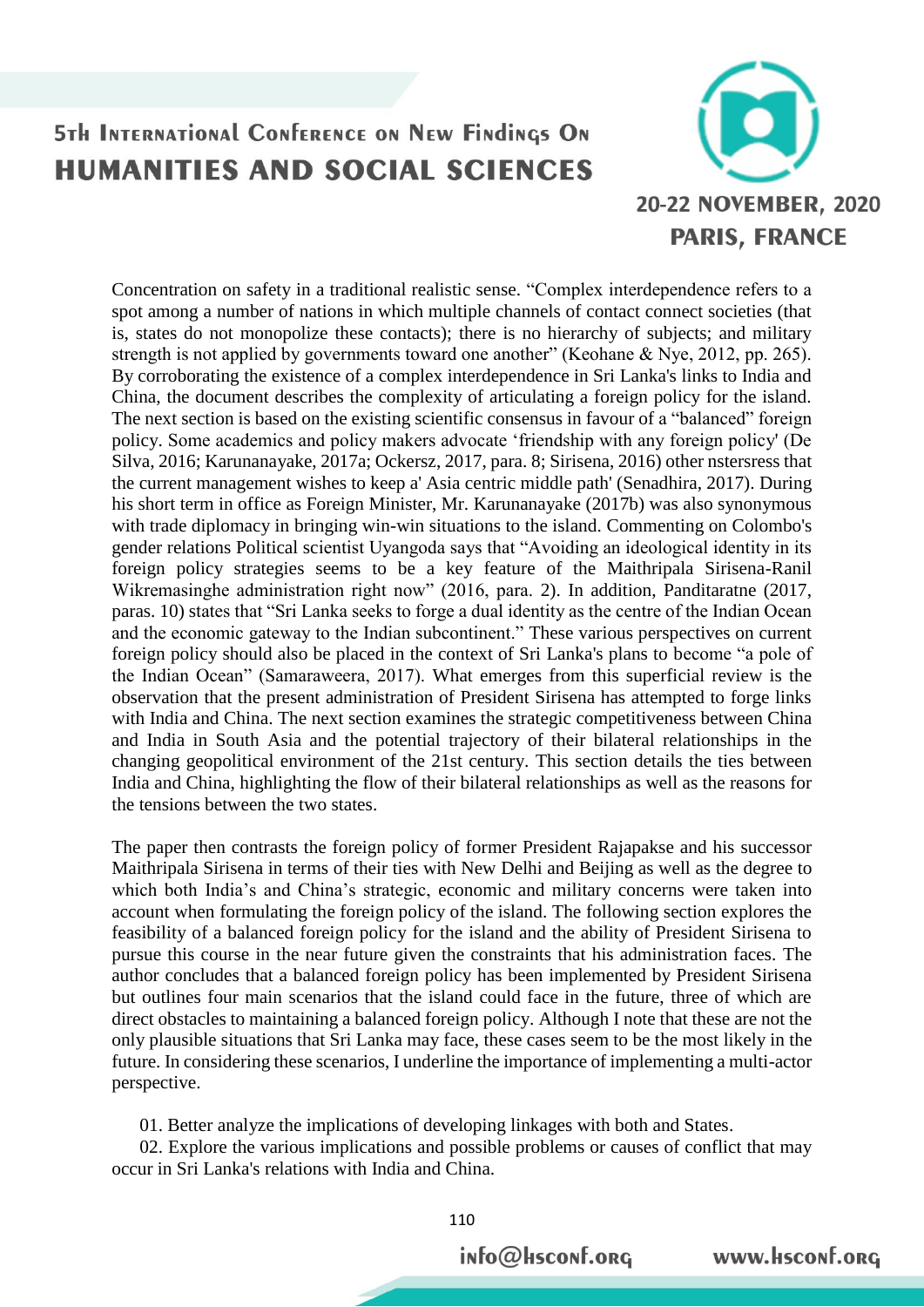

Based on the complexities involved in the navigation between the two Asian giants, the paper argues that to ensure the security and economic interests of Sri Lanka, a multi-stakeholder approach should be implemented by the Sirisena administration. Passed on the present administration's desire to keep a balanced foreign policy in relation to India and China it is imperative that the foreign policy decision making apparatus combines authoritative figures in academia and other institutions to navigate the islands external relations amidst the tense geopolitical environment in Asia. A multi-actor approach focuses attention on 'the legitimacy of multiple actors in a specific setting, instead of donning an all-encompassing legitimacy for one player in all contexts' (Gjørv, 2012, pp. 13). Such a multi-stakeholder approach would make it possible to pool resources in academic institutions, human rights and reconciliation non-governmental agencies as well as other international relations institutions based in the. the Bandaranaike Center for International Studies, the Regional Center for Strategic Studies, the Sri Lankan Institute of National Security Studies, and the Institute of Policy Studies, etc. Although this multi-stakeholder approach focuses mainly on the institutions and academia of governmental and non-governmental organizations, further steps can be taken to extend this approach at the regional level if the need arises. The use of such a multi-stakeholder approach allows foreign policy makers to determine the parameters or boundaries of what is, or is not, a part of the security dynamic at a given time. It also allows us to use multidimensional insights in academic and institutional networks about the positive and negative implications and externalities of pursuing a particular course of action. This foresight allows us to better judge a decision that will benefit Canada in the short and long term. A multi-stakeholder perspective would make it possible to pool resources to analyze possible options and implications of monitoring different foreign policy options on a contextual basis. This would allow policymakers to examine a particular case from different angles and weigh the cost and benefits from a political, economic and social perspective. This is why Sri Lanka would do best if it were to embrace such a policy given President Sirisena's continued desire to operationalize a balanced foreign policy between the two rising powers - who are increasingly prone to engage in conflicts and encounters on many battlefronts in the years before.

#### **The peace diplomacy of Sri Lanka.**

Is there a peace diplomacy (multilateral and focused on a peace program) specific to Sri Lanka? There are a number of responses to that question. It can be argued that Sri Lanka enjoyed a clear peace thanks to the delegations of States in the 5th century. The epic Ramayanaya stated that Ravana (demon king of Lankadeepa now Sri Lanka) characterized his intention for a peace dialogue with Rama (seventh avatar of the Hindu god Vishnu – king of Ayodhya, India). The leaders of the former Kingdoms experienced shared peace and prosperity among traders, travellers and even with warriors outside the island. Similarly, peace diplomacy through written and unwritten sources has documented the national character of Sri Lanka in relation to peaceful diplomatic cooperation. The "new" form of diplomacy inculcated since independence in 1948, the well-known state intervention in favour of peace diplomacy was evident when J.R. Jayewardene, while he was Minister of Finance, was represented at the UNGA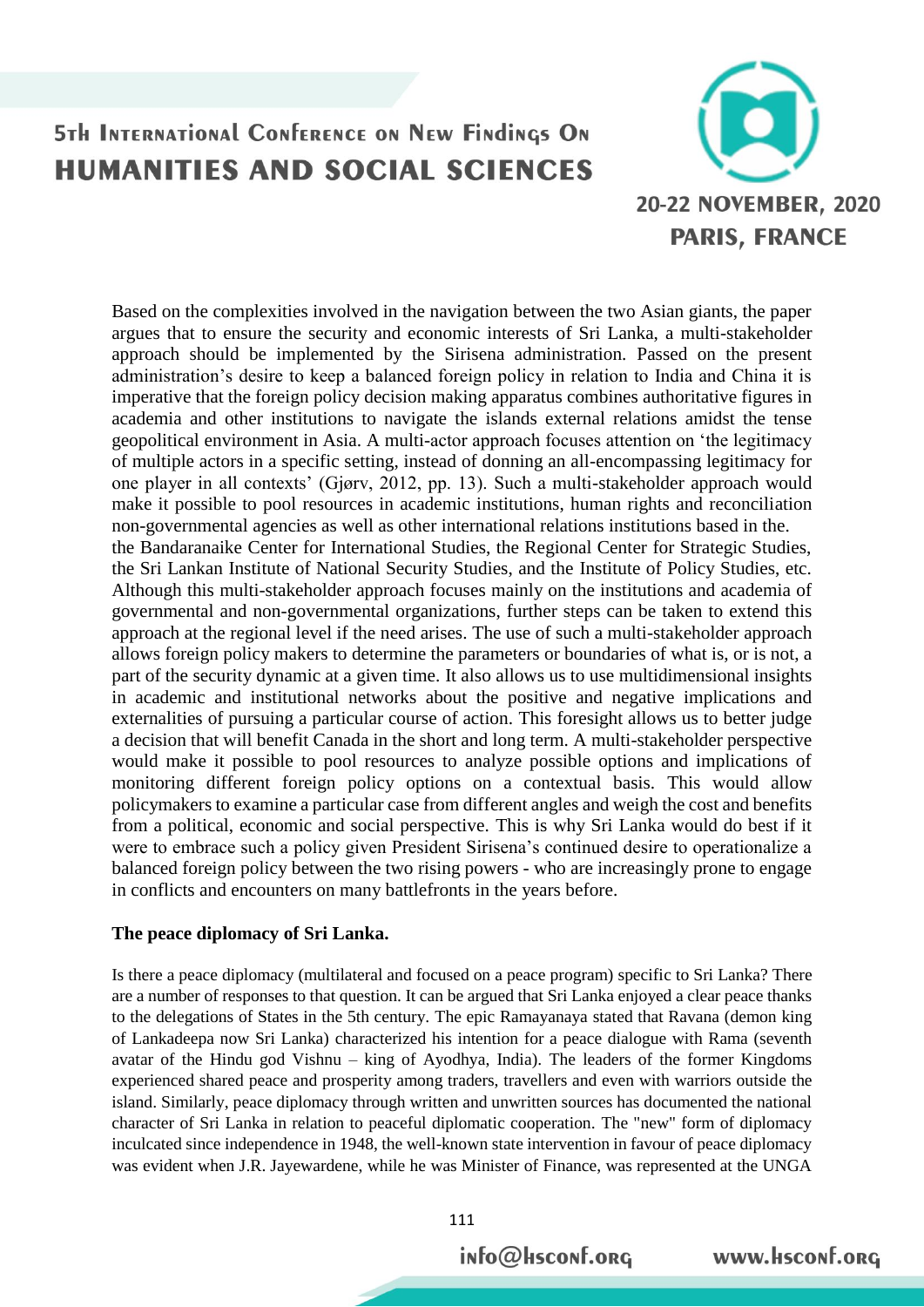

in 1951. He announced the code of peaceful conduct to global affairs setting forth the values of Buddhism. In 1971, Prime Minister Sirimavo Bandaranaike made another vital statement to the UNGA about the "peace zone" in the Indian Ocean. These two profound speeches captured the attention of the world and underscored Sri Lanka's strong national values in promoting peace and security. The diplomacy of peace practiced today has evolved into a new form during the wartime in Sri Lanka. Peace diplomacy, for example, was not just about how peace is promoted outside, but also about how peace is negotiated inside with the support of outside states.

After 1983, Sri Lanka had to cooperate and distance itself from states in time and time to win and sustain numerous expectations. The Ministry of Foreign Affairs (MoFA) as a State delegate becomes responsible for official foreign representativity generally known as Track I diplomacy. The coordination of the peace strategy for the resolution of the civil war was promoted and negotiated internationally by MoFA with the presence of leaders and representatives. Former (last) Minister of Foreign Affairs Lakshman Kadirgamar, who was a respected visionary leader for a focused FP, was in favour of a peaceful resolution. He was a great supporter of democracy. For instance, in many high-profile speeches, he clearly expressed Sri Lanka's national interest in strengthening security and stability. Minister Kadirgamar has removed the unequivocal view of peace through dedicated diplomatic efforts. The diplomatic turnover that occurred during the peace process from 2002 to 2006.

Sri Lanka seemed to be interested in building confidence and other types of cooperation, i.e., protecting domestic security and economic assistance. In that period, peace diplomacy took a dualistic approach. First, there is peace by negotiation and peace by military means. The third was the blend of the two. These approaches evolved in accordance with the dynamics of war. In short, among the few known countries that were interested in negotiations - the US, India, Norway, Japan and organisations like the UN and the EU admired Sri Lanka's responsibility for peace. Few other bilateral partner states, such as China, Russia, Pakistan and Israel, have championed commercial war objectives by safeguarding bilateral objectives.

The orientation of the obvious peace diplomacy since 2009 can be easily identified as the most complex and thoughtful period of the Sri Lankan CP. The PF's path is not the same as before – and expectations for peace are skyrocketing. Sri Lanka was interrogated inside and out to seek peace through peaceful means – no option criteria were added to reclaim lost opportunities. Leadership and policies had to think of the "new diplomacy of peace" to co-operate with regional geopolitical strategies and changing global interests. Some of the added concerns of the financial planner are, for example: comprehensive security including economic and geopolitical advancement, therefore expanding the scope of peace diplomacy and its continuity.

#### **Small State 'n' Small State: Norway's involvement in peace.**

The bilateral relationship between Norway and Sri Lanka has evolved since 1952 in the areas of development, humanitarian aid, education and various other forms of aid and assistance. There has been a continuation of relations between the two countries. The two states preferred to be referred to as small states, implying that less paved interest in power and leverage at the international level. Certain requests bilaterally may therefore be compromised. The Norwegian case of peace restoration and consolidation since 2002, as well as the signature of the Ceasefire Agreement (TFA) have become an interesting case

info@Hsconf.org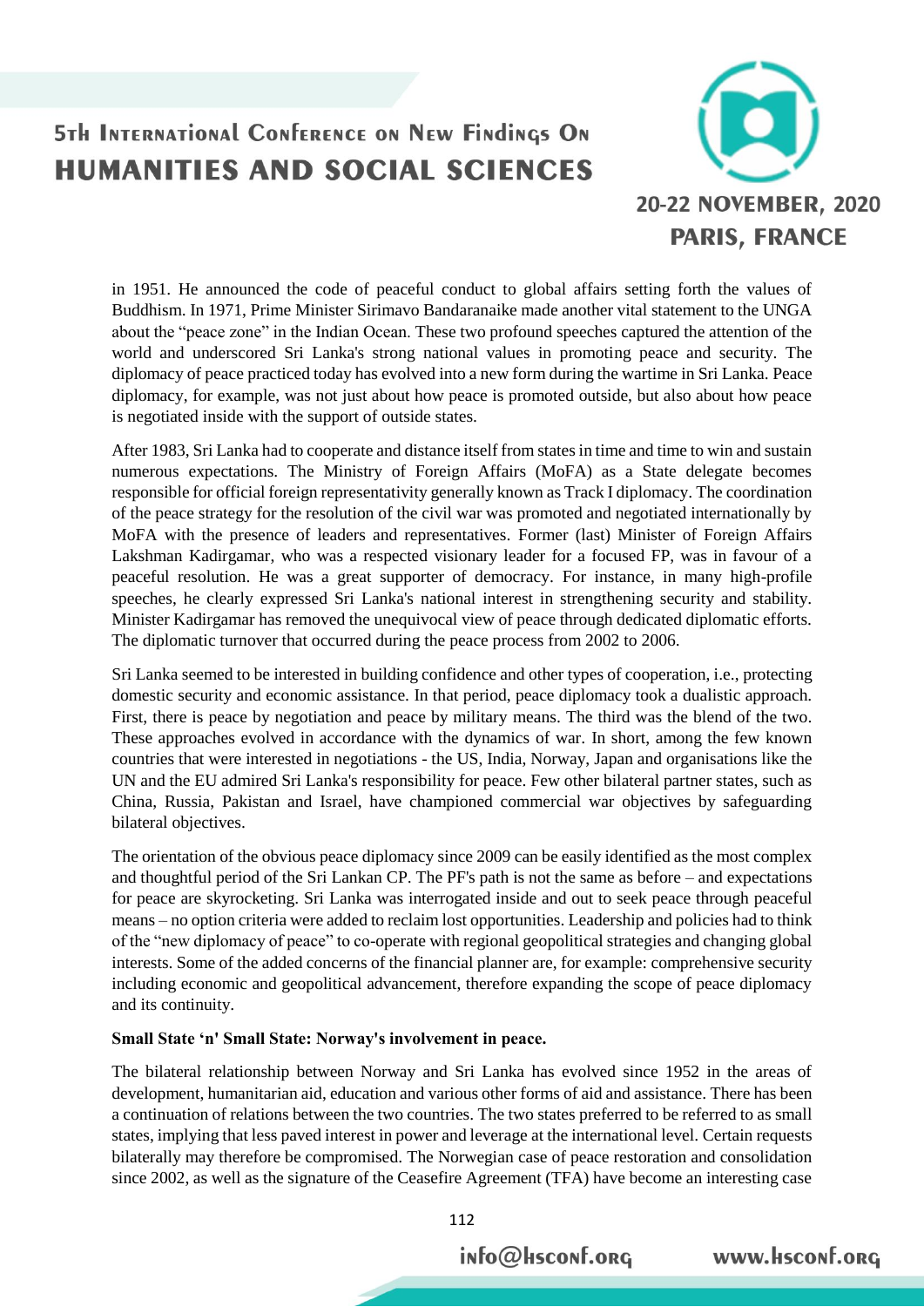

of Sri Lanka's peace diplomacy reflecting the conscience of the actors. The history of the Oslo Accord, famous worldwide for having negotiated peace in the Israeli-Palestinian conflict, had directed Norway towards the restoration of international peace. While Norway's pursuit of prestige was a national concern in its foreign policy, it was interested in Sri Lanka's call for peace. Sri Lanka's reasoning was plentiful: these are rational and cognitive drivers of Norway-Sri Lanka relations. They are perhaps a little less bound up for a firm analysis but a timely provocation to understand Sri Lanka's FP leadership with peaceful nations.

In addition, Sri Lanka's favour for non-aligned character prompted the choice of Norway as an intermediary for peace. He chose bilateral affairs in the belief that "peace is supported by a peaceful state" - seeing Norway as initially uncontroversial for domestic affairs. Another example is that Norway conducted neutral peace-building operations in the northern and eastern provinces of the island during the 1995-2000 period, when war was looming. In addition, an argument can be made about the desired involvement of a well-known or selected personality as a possible international facilitator.

FP analysts have many reflections on people's choices in interfering with States' external affairs. People's choices are difficult to calculate or seen as specific targets (Farkas, 1996). Going back to Sri Lanka, the three officials involved in the peace dialogue between Norway and Sri Lanka were President Chandrika Bandaranaike Kumaratunga, Norwegian Foreign Minister Knut Vollebaek and LTTE Political Adviser Anton Balasingham Peaceful preferences should first be promoted diplomatically by the two countries. The positions of aid and protection of the Norwegians and their neutral commitment were proclaimed in order to protect not only the territorial integrity of Sri Lanka but also that of India. Later, these diplomatic reasons were motivated by the presence of the Peace Envoy - Erik Solheim saying in the personal interview that "Norway was the only party on which GoSL and the LTTE could agree" (Interview, 25.01.2019). As Hans Brattskar said in an interview with the writer, "We were the privileged international party - we have neither a colonial history nor a security interest in South Asia" (Interview, 24.07.2007). Relations between the two States for peace and development, peace restoration and negotiations have played a positive role in the peace diplomacy of Sri Lanka. Through the regular diplomatic briefing in India on the situation of the peace process, Sri Lanka has managed to maintain a peaceful relationship with its powerful neighbour. So it was facilitated by Norway as well.

The rhetoric changes when domestic policy runs counter to the positive direction of fresh (bilateral) peace diplomacy when it is accused of being – a needless implication, politically biased domestic affairs after some rounds of peace talks. This idea has spread throughout political and public discourse. In the same field, but with the progressive explosion of political uncertainty in the country, Norway has been criticised by the same causes that have expanded peace diplomacy. During the 2005 election campaign, the population voted to abolish the CFA and send Norwegians. Clearly, internal policy distorts diplomacy in response to the timely evolution of desires and context. Ironically, neither diplomatic nor formal conferences/dialogues have sufficiently relieved diplomatic tension to stop the peace process. The diplomatic repercussions on the welfare of peace diplomacy appeared to be influenced by clashes between political figures, conflicts of political consensus and misdirected diplomacy. Sri Lanka is committed to protecting and safeguarding its peaceable relations with Norway.

info@Hsconf.org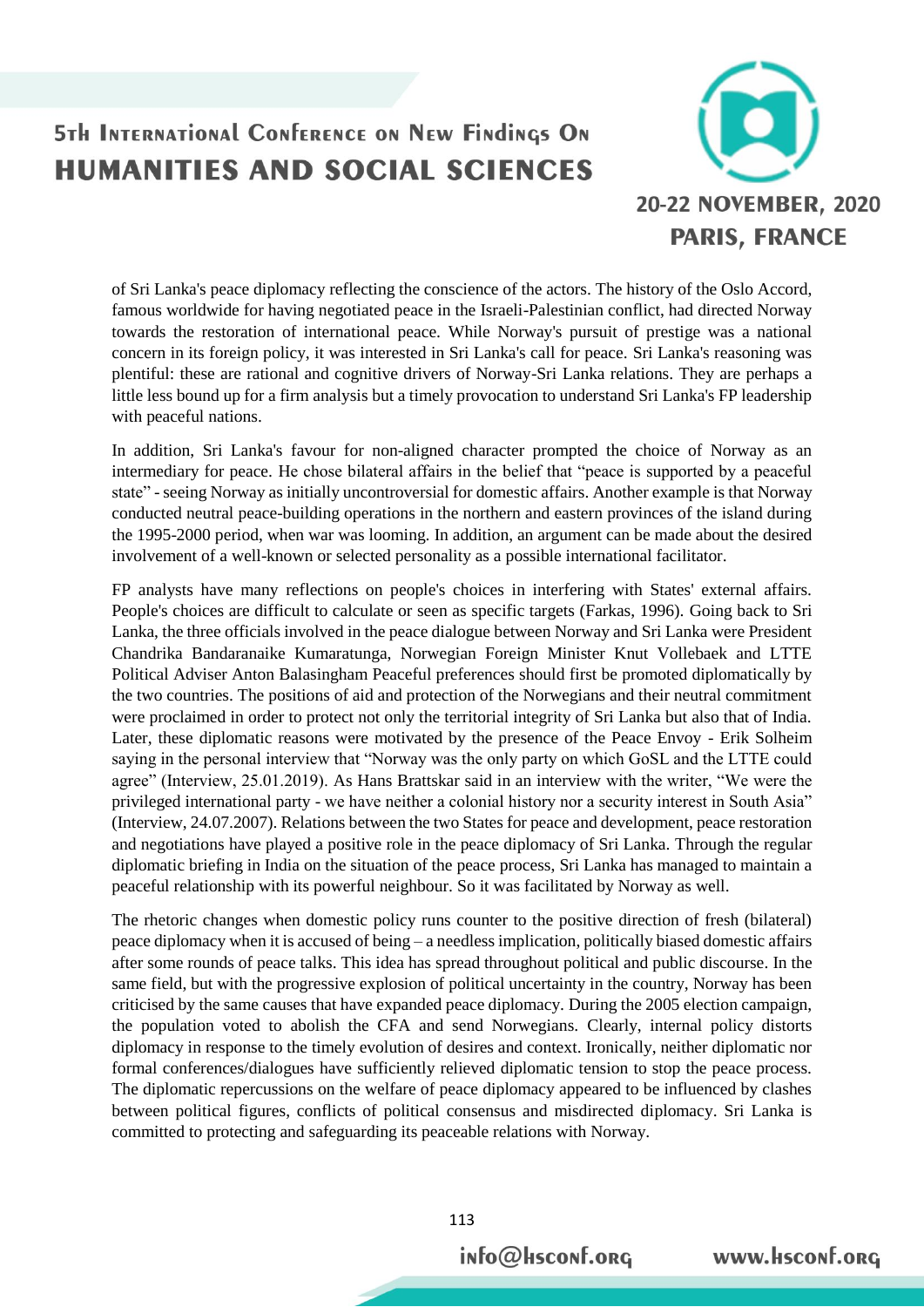

#### **United Nations Sri Lanka for a consolidated peace agreement.**

United Nations delegations are represented and (or) hosted for diplomatic and international cooperation. Those delegations do a lot of work on conflict prevention and peacekeeping. It was there that Sri Lanka had to carefully manage its peace diplomacy under the auspices of the IMF. Unfortunately, it is being used and misunderstood. Sri Lanka's relations with the United Nations since the end of the war seem to make greater use of international leverage than Sri Lanka is forced to quickly re-establish peace after the war. Diplomatic and political debates about interference rather than UN assistance seemed alarming regarding the ongoing peacebuilding. With that Sri Lanka was forced to safeguard its international reputation as a problem-free state. Moreover, since 1952, the United Nations has allowed an abundance of resources and aid for Sri Lanka.

Sri Lanka's competence in peace diplomacy needs more scrutiny. Sri Lanka's GDP growth rate was less than 6 per cent between 2009 and 2018. The World Bank asserts that "Sri Lanka is underperforming (World Bank, 2017). Although Sri Lanka has risen to a higher level in the Global Peace Index, lasting peace is not yet realized. Sri Lanka's peace diplomacy with favorable themes such as "development at the end of the war" and "reconciliation" therefore requires full instrumentalization that captures a holistic approach and tools for implementation, since diplomacy of peace is a multiple approach. Failure to do so can create problems internationally. For example, Sri Lanka raised concerns about improving UNSCR 30/1 at the 40th United Nations Human Rights Council in March 2019. These opportunities are merely a reflection of diplomatic fatigue or diplomatic failures. Simply put, Sri Lanka could take strategic communication standards into account in diplomacy – "when to speak - what to speak - and how to speak" confidence and accountability strategy in the international delegation process.

#### **Foreign Investment Policy**

The concomitant liberalization of trade and foreign investment regimes was a hallmark of Sri Lanka's liberalization reforms. The most significant facet of the new FDI policy was setting up the Greater Colombo Economic Commission (GCEC) in 1978 with wider-ranging ability to set up and operate FTZs.14 The investment promotion policy package offered to FTZ investors was comparable to, or more attractive than, incentive packages of FTZs in most other states. It included (1) permitting complete foreign ownership of investment projects; (2) a tax holiday for up to 10 years with a complete tax exemption for remuneration of foreign personnel employed, royalties, and dividends to shareholders during that period; (3) duty exemption for the import of inputs, and assistance with customs clearances; And (4) industrial services at subsidized rates and limitless admission to foreign-currency credit.

Article 157 of the 1978 Constitution of Sri Lanka provided for a guarantee against the nationalisation of foreign assets without compensation. After the nationalization of foreignowned oil and gas sales points in 1962-64, Sri Lanka became the first country against which the United States (U.S.) the government invoked the Hickenlooper amendment requiring the suspension of U.S. aid to countries that expropriated U.S. goods without (Olson 1977). The constitutional guarantee was therefore vital in re-establishing investor confidence. Under FDI policy, measures have also been taken to conclude investment protection and double taxation agreements with major investing countries. Until 1990, there was no significant change in domestic FDI policy. Such projects were required to go through the regular Foreign Investment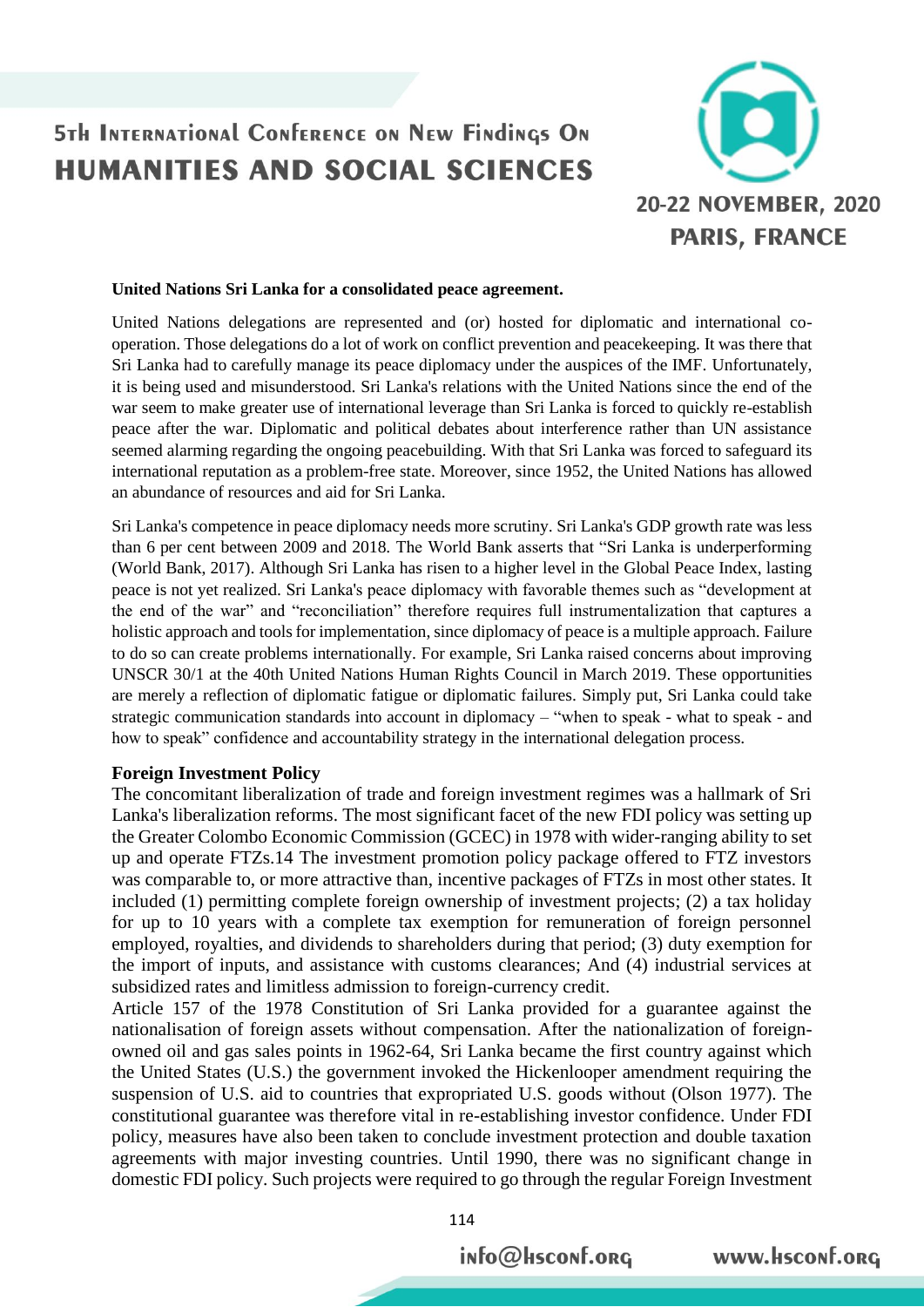

Advisory Committee approval process, and majority local ownership continued to be the general rule for approving such projects. In 1990, the activities of the Foreign Investment Advisory Committee and GCEC were consolidated as part of a new EC to facilitate and speed up the approval of investments as part of a unified investment-oriented policy the import and export sectors. As part of this institutional reform, restrictions on the ownership structures of joint-venture projects outside FTZs were abolished, export-oriented foreign ventures in all parts of the country were given free-trade status (in addition to the area demarcated by the original GCEC Act), and a new system of automatic approval of projects was introduced in 1990 in place of the case-by-case approval procedure.

In November 1991, BOI was extended to include local investors who establish new exportoriented projects outside the FTA. This proviso, which was initially applicable only to investors who were trained to carry out their projects prior to 30 September 1991, was extended in February 1993 to local investors starting new export ventures as well as existing companies that put up production facilities outside the Western Province. This has become a permanent characteristic of the BOI approval procedure.

However, the evolution of the past decade has begun to send contradictory signals to foreign investors. In 2008 the parliament passed the Strategic Development Projects Act, empowering the minister in charge of the BOI to grant freedoms to "strategic development projects" from all taxes for a period of up to 25 years. In the *Act*, a strategic development project means "a project which is in the national interest and likely to bring economic and social benefits to the country and which is also likely to change the landscape of the country, primarily through provision of goods and services which will be of benefit to the public, substantial inflow of foreign exchange, substantial employment, and technology transfer" (GSL 2008). This definition leaves a large heap of room for the minister's discretion in the investment approval process, so undermining the BOI's role.

#### **Global economic environment and postconflict developments.**

When the war ended in 2009, the external environment had shifted unfavourably and the scope of "independent" government action had shrunk considerably. The worldwide economy was staggering from the shock of the worldwide financial crisis and the subsequent recession. Sri Lanka, as a net food and energy importer had already been severely hit by the global food price surge of 2007-08 and the high oil prices and growth had slowed in 2008. GDP growth slumped further in 2009, falling below 4%, though government spending had surged immediately after the close of the fight due to election spending and the demands for urgent reconstruction expenditures. The already large fiscal deficit ballooned from 7.7% of GDP in 2008 to 9.9% of GDP in 2009 - breaching the agreement made with the IMF in February 2009 to cut its fiscal shortfall to 7% of GDP.

Despite this somewhat hesitant beginning of the post-war economic recovery, Sri Lanka appeared to be on the verge of enjoying its peace dividend by 2010. The external sector (foreign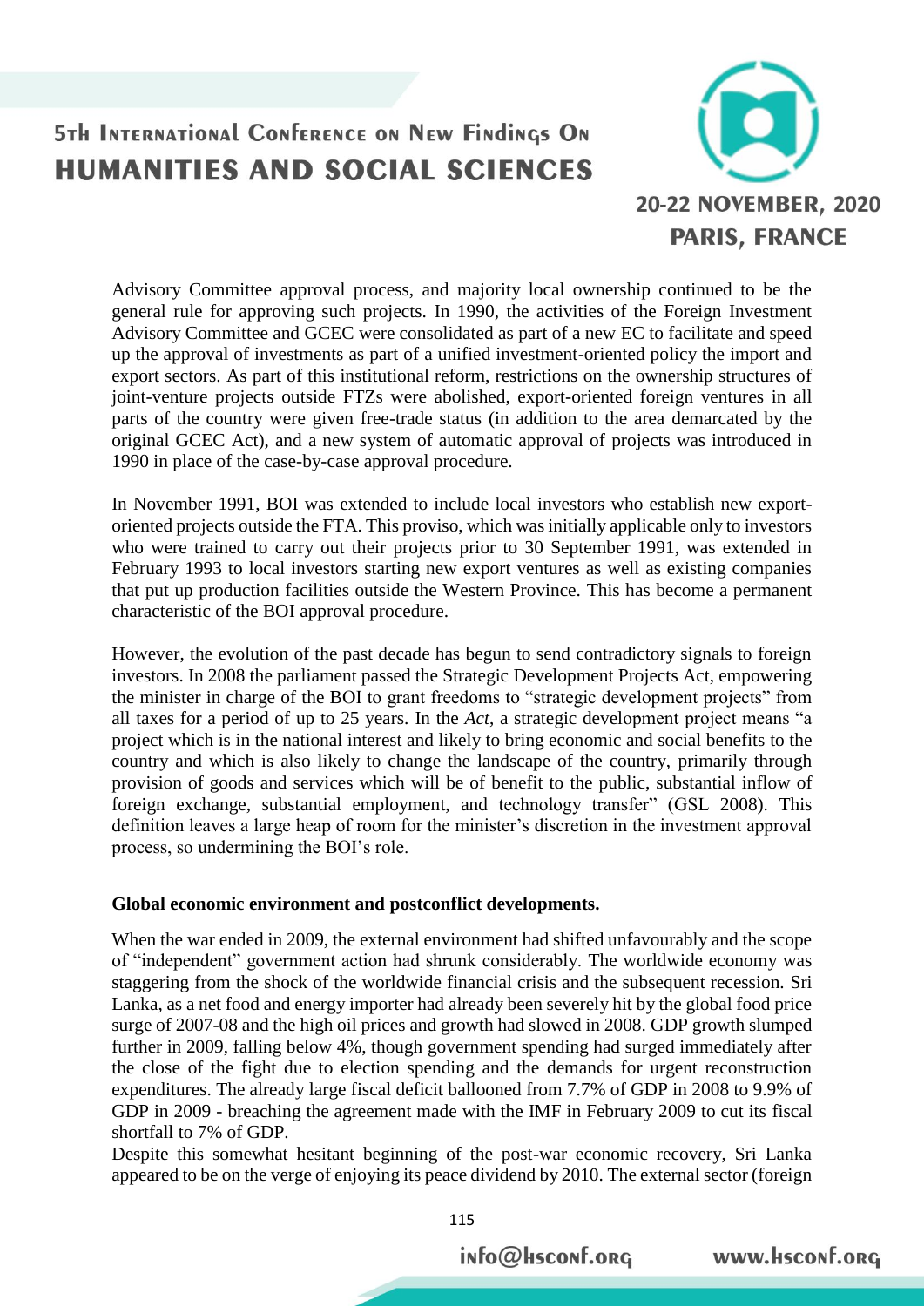

exchange reserves, export earnings) benefited from improved world economic conditions, domestic agricultural output recovered due to weather conditions, tourism recorded an impressive recovery, remittances from overseas Sri Lankan workers increased, and unemployment declined, GDP grew to 8 per cent, and inflation remained relatively low. The good growth performance continued through 2011, despite a sharp weather-related decline in agricultural production. The Sri Lankan equity market boomed. The government appeared to have succeeded not just in winning the military battle but also to have chanced on a strategy for sustained economic development.

As can be viewed in Table 3, the main drivers of this GDP growth were the non-tradables industries (construction, shipping, service programs, trade and other inspection and repairs), reflecting the significant function of the major public sector building and infrastructure development projects. These sectors accounted for over two-thirds of the total growth in real GDP between 2005 and 2011. Manufacturing grew only at a small pace, resulting in a diminution in its share in GDP from 18.5% during 2000-04 to 17% by 2011. Within manufacturing, the largest contributor to growth was the food, beverages and tobacco product sector where the output is predominantly domestic market oriented; Sectors such as textile and garment, rubber and plastic products, and non-metallic mineral products where export production is concentrated, recorded much slower development.

A large scale reconstruction effort with public sector participation was clearly necessary after a quarter century of destruction, neglect and decay of essential physical infrastructure. While such projects can give lift to some real exchange rate appreciation and Dutch Disease pressures, such effects are temporary; construction and rehabilitation of infrastructure, strengthen the productive base of the economic system and enables expanded production of both tradables and non tradables, thereby delivers growth benefits over time. However, many government infrastructure projects, such as a modern port and other facilities (being built with Chinese assistance), are located in the Southern regions of Sri Lanka - the heartland of the electoral support base of the Rajapakse family. The prioritization and economic efficiency of these 'flagship projects' are questionable, and they share many similarities with some parts of the public investment program of the UNP government of 1977.

Even where they are largely financed by foreign funds, these projects mobilise significant domestic resources for matching funding and contribute to the budget deficit. Agreeing to the IMF (2010), in 2009, the failure to see the deficit target was due to government spending on 'faster than programmed, lumpy disbursements for a pair of large foreign financed infrastructure projects and for their counterpart funds' (p. 4). They also open up avenues for lucrative contracts and rent extraction by those who hold the levers of state force

The policy reforms initiated in 1977 and sustained over the following three decades produced far-reaching changes in the construction and performance of the Sri Lankan economy, though the land suffered from political turbulence and civil war for much of the menses. But the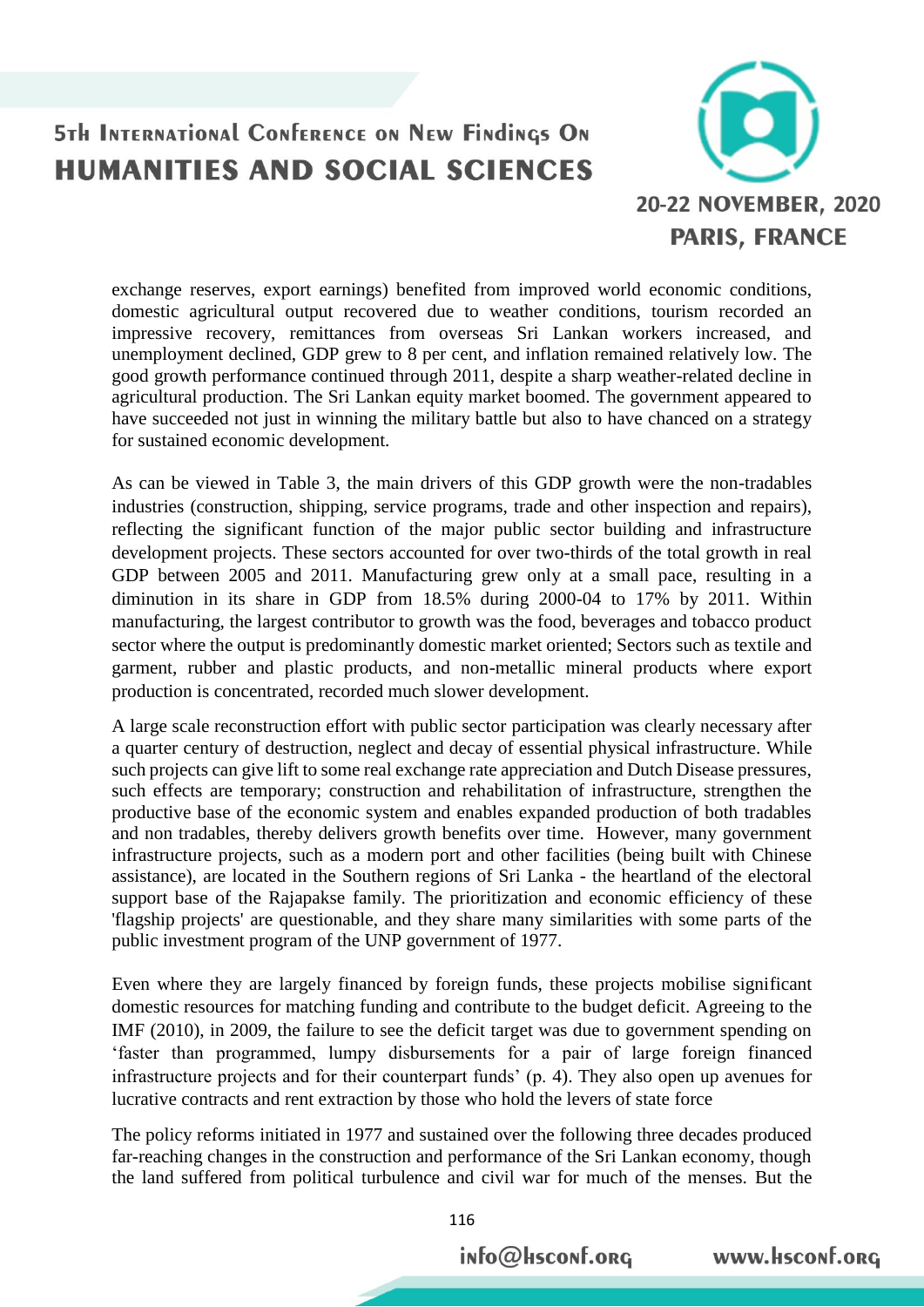

conflicts prevented the economic system from seizing the broad benefits of reintegrating with the worldwide economy: political instability led to policy instability, massive war financing generated macroeconomic instability, and heightened risk perceptions dampened investor confidence.

In highlighting the importance of economic policies, we do not mean to underestimate the need for a political process that addresses the legitimate and deep seated grievances of the minority Tamil population to ensure a sustainable peace that is indispensable for economic growth. The continued incarceration of thousands, the denial of long standing demands for regional autonomy and withdrawal of concessions that had been previously granted, the rejection of any serious attempt to examine allegations of war crimes, and the strident assertion of the Sinhala Buddhist pre-eminence in Sri Lanka have all contributed to a deepening sense among the minority Tamils that they will continue to be treated as second class citizens despite the rhetoric of reconciliation and equality of treatment. There are already signs of popular dissatisfaction with the mounting cost of living, perceived widening of inequalities, the economic and political prerogatives of the political elite. 30 But, as Sri Lanka's past history has shown, political stability and social public security will be the first victims of economic stagnation or crisis; they can be staved off only if the current statement of both political practice and economic policy are changed sharply, decisively and urgently.

### **Conclusion**

The main objective of this research are the post-war context in which Sri Lanka's foreign policy and its associated non-aligned policy can identify positive and negative challenges in Sri Lanka from 2009 to 2019. In the context of war the non- aligned policy of bilateral relations with China and India is one of friendship and peace. Sri Lanka's multilateral international foreign policy stands out in peace diplomacy. According to the research, human rights, maritime security strategies and geopolitical challenges can be identified as the main positive and negative challenges of Sri Lanka's foreign policy in the post war period. And other foreign policy problems are in bilateral and multilateral foreign policy can also accountability, the peace process, anti-terrorist laws for disarmament, and the propensity for human rights.

#### **Reference**

Allen, K., Phillip S. and John C. (2017) *Chinese Military Diplomacy, 2003–2016: Trends and Implications,* Washington,nD. C: National Defense University Press. Asirwatham, G. (2017) Sri Lanka's Foreign Policy (Guest Lecture), 08th November, University of Colombo, Sri Lanka.

info@Hsconf.org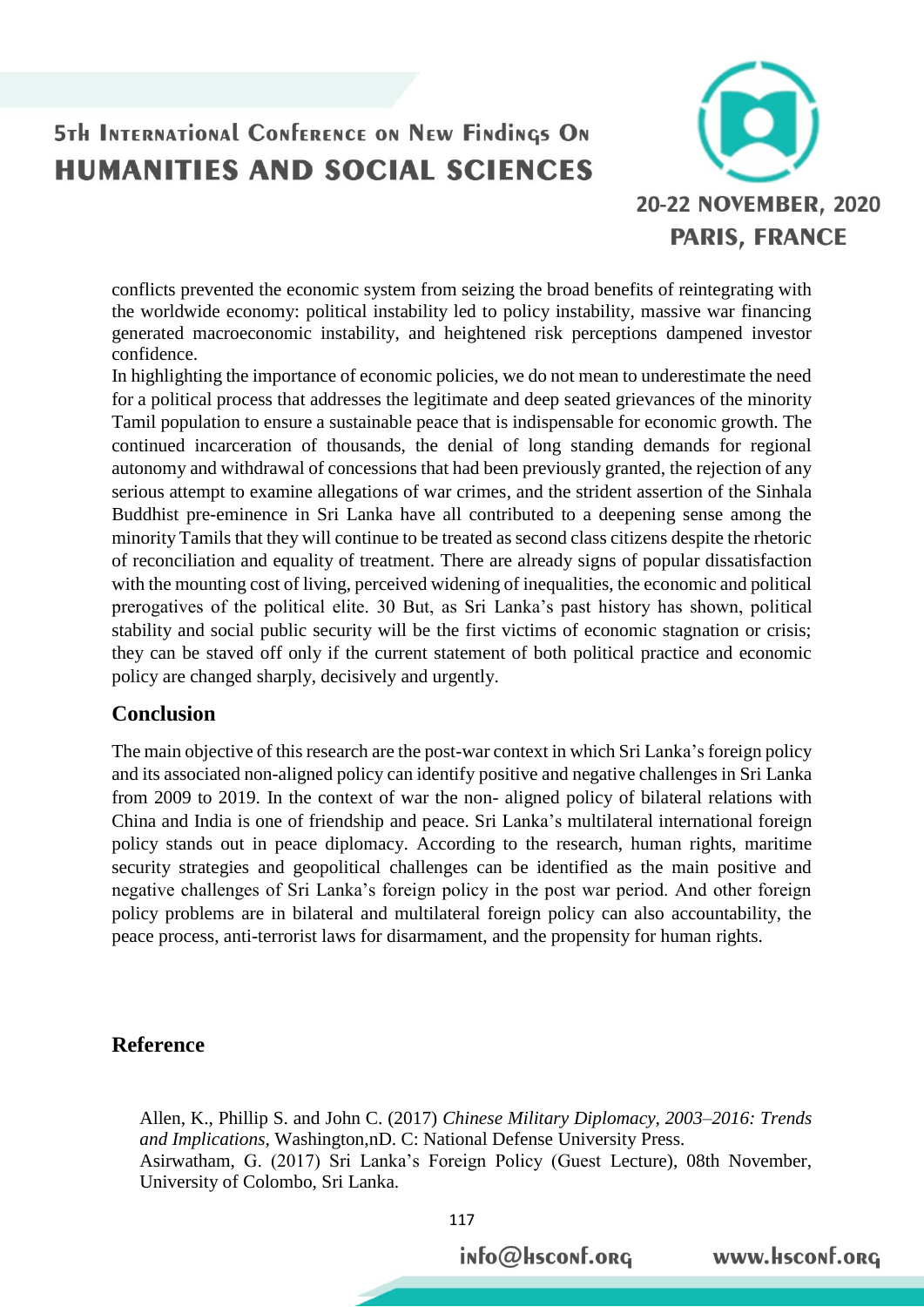

Ayres, A. and Anderson, A. (2015) Economics of Influence: China and India in South Asia, *Council on Foreign Relations.* [Online] Available from:<https://www.cfr.org/expert-brief/> economics-influence-china-and-india-south-asia [Accessed: 27th February 2017].

Beckley, M. (Winter 2011/12) China's Century? Why America's edge will endure, *International Security*, 36(3), pp: 41-78. DOI: https://doi.org/10.1162/ISEC\_a\_00066

Brewster, D. (2015) Sri Lanka tilts back from China, *East Asia Forum* [Online] Available from: [http://www.eastasiaforum.](http://www.eastasiaforum/) org/2015/09/17/sri-lankas-tilts-back-from-china/ [Accessed: 24th April 2016].

Cheng, Y. S. (2016) Xi Jinping's 'New Model of Major Power Relationships' for Sino-American Relations, *Journal of Comparative Asian Development*, 15(2), pp: 226-254. DOI: https://doi.org/10.1080/15339114.2016.1203342

China Power (2017) How are Global Views on China Trending?, *China Power – CSIS*  [Online] Available from: https://chinapower.csis.org/global-views/ [Accessed: 11<sup>th</sup>] January 2018]

Colombage, D. (2014) Sri Lanka's surging cash reliance on China, *Al-Jazeera* [Online] Available from: [https://www.](https://www/) aljazeera.com/indepth/features/2014/08/sri-lankaeconomyreliance- china-infrastructure-20148256345589851.html [Accessed: 23rd July 2016].

Colombo Telegraph (2014) A Record Increase in Sri Lanka's Defence Expenses For 2015, *Colombo Telegraph* [Online] Available from: [https://www.colombotelegraph.com/index.](https://www.colombotelegraph.com/index) php/a-record-increase-in-sri-lankas-defence-expensesfor- 2015/ [Accessed: 8th September 2017].

Cooke, G. (2017) Chinese Perspectives of China-Sri Lanka relations: Priorities and Trends, In George I. H. Cooke (Ed) *Contemporary China-Sri Lanka Relations*, pp: 18-26, Borella, Sri Lanka: BCIS Press.

De Silva, S. (August 2017) Regional hegemony and small state survival: re-examining Ceylon's Foreign Policy under Premier D. S. Senanayake, *Paper presented at the International Research Conference. General Sir John Kotelawala Defense University Sri Lanka*, Rathmalana, Sri Lanka: General Sir John Kotelawala Defense University.

De Silva, S. (October 2017) A strategic foreign policy nexus: The case of Ceylon and the United Kingdom in the backdrop of India's rise, *Paper presented at the Bandaranaike Center for International Studies Emerging Scholars Symposium*, Borella, Sri Lanka: Bandaranaike Center for International Studies.

De Silva, S. (2018) Will Sri Lanka manage to perform the balancing act between China and India?, S*outh Asia – London School of Economics* [Online] Available from[: http://blogs.lse.](http://blogs.lse/) ac.uk/southasia/2018/01/19/will-sri-lanka-manage-to-performthe- balancing-act-betweenchina-and-India/ [Accessed:  $25<sup>th</sup>$  June 2018].

De Silva, S. (2015) Balancing, Bandwagoning or Hedging? Independent Ceylon's Reaction to Regional Hegemony, South Asian Survey, 22(2), pp: 189–209.

DOI:<https://doi.org/10.1177/0971523117753929> De Silva, S. (2017) Sri Lanka's foreign policy-Security Architecture, *Bandaranaike International Diplomatic Training Institute* 

info@Hsconf.org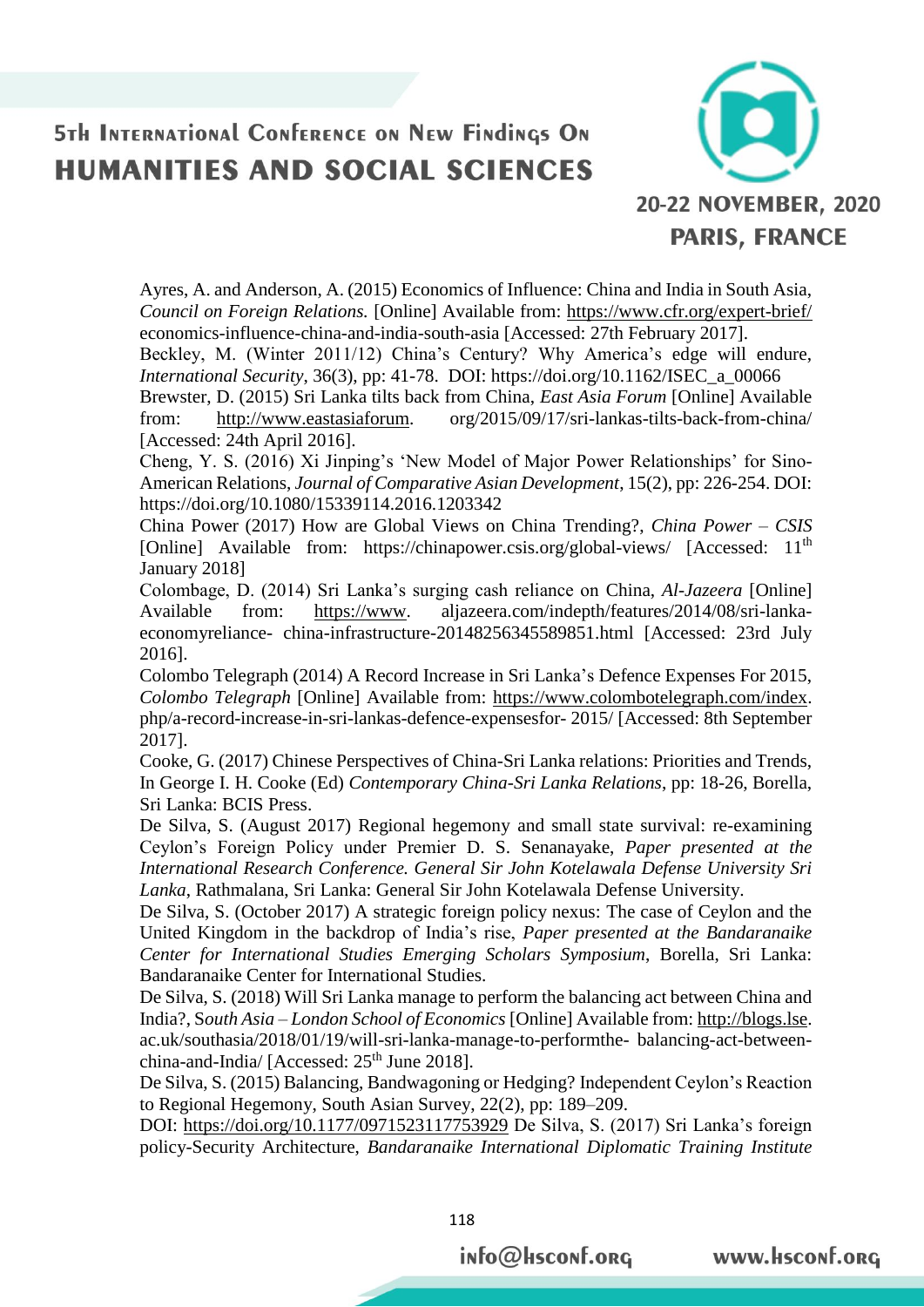

*Blog* [Online] Available from: [http://bidti.](http://bidti/) blogspot.com/2017/04/sri-lankas-foreignpolicy-security.html [Accessed: 8th January 2018].

Department of Defense (2017) *Annual Report to Congress:Military and Security Developments Involving the People's Republic of China 2017,* U. S Department of Defense [Online] Available from: <https://dod.defense.gov/Portals/1/Documents/> pubs/2017\_China\_Military\_Power\_Report.PDF [Accessed: 25th June 2018].

Ellen, B. (2015) New President in Sri Lanka puts China's Plans in Check, *The New York Times* [Online] Available from: https:// [www.nytimes.com/2015/01/10/world/asia/new](http://www.nytimes.com/2015/01/10/world/asia/new-president-insri-)[president-insri-](http://www.nytimes.com/2015/01/10/world/asia/new-president-insri-) lanka-puts-chinas-plans-in-check.html?rref=collection/ timestopic/Rajapaksa,Mahinda [Accessed: 20th February 2017].

Gamage, R. (2017) Balancing and bandwagoning: explaining shifts in Sri Lankan foreign policy, *Journal of the Indian Ocean Region*, 13(2), pp: 133-154.

DOI:<https://doi.org/10.1080/19480881.2017.1299450> Ge, S. (2017) Remarks, In George I. H. Cooke (Ed) *Contemporary China-Sri Lanka Relations*, pp: 4-6, Borella, Sri Lanka: BCIS Press.

Gjørv, G. (2012) Security by any other name: negative security, positive security, and a multi-actor security approach, *Review of International Studies*, 38 (4), pp: 835 – 859.

DOI: <https://doi.org/10.1017/S0260210511000751> Goldstein, L. (2015) *Meeting China Halfway: How to Defuse the Emerging US-China Rivalry*, Washington, D. C.: Georgetown University Press.

Indiatoday.in (2015) India's spy agency RAW behind my polldefeat, says former Sri Lankan president Mahinda Rajapaksa, *India Today* [Online] Available from: [https://www.indiatoday.](https://www.indiatoday/) In/world/story/sri-lanka-president-mahinda-rajapaksablamesindia-raw-for-his's-election-defeat-244216-2015-03-13 [Accessed: 25th June 2016].

Jayawardena, A. (2017) Sri Lankan Perspectives of China-Sri Lanka relations: Challenges and Prospects, In George I. H. Cooke (Ed) *Contemporary China-Sri Lanka Relations*, pp: 13-17, Borella, Sri Lanka: BCIS Press.

Jian, G. and Xiaoqin, D. (2015) The New Silk Road as an Emerging Model of Regional and International Economic Cooperation-A Brief Review of the International Symposium on "The New Silk Road and China-Africa Economic Relations", *International Critical Thought*, 5(4), pp: 529-532.

DOI: <https://doi.org/10.1080/21598282.2015.1102156> Kahandawaarachchi, T. (2017) Why did Sri Lanka seek Chinese investments in ports?, *Daily FT* [Online] Available from: http:// [www.ft.lk/article/634174/Why-did-Sri-Lanka-seek-Chineseinvestments-](http://www.ft.lk/article/634174/Why-did-Sri-Lanka-seek-Chineseinvestments-) in-ports [Accessed: 25th June 2018].

Karunanayake, R. (2017) Sri Lanka to pursue "friendship with all, enmity with none", *Colombo Gazette* [Online] Available from: [http://colombogazette.com/2017/06/02/sri](http://colombogazette.com/2017/06/02/sri-lanka-topursue-)[lanka-topursue-](http://colombogazette.com/2017/06/02/sri-lanka-topursue-) friendship-with-all-enmity-with-none/ [Accessed: 25th June 2018].

Keohane, R. and Nye J. (2012) *Power and Interdependence*, 4<sup>th</sup> Ed, New York: Longman. Kissinger, H. (2015) *World Order,* New York: Penguin Publishers.

Lone, M. (2017) The new great game in south Asia: theorising the geopolitical outfoxing of India, *International Journal of Scientific and Research Publications,* 7(5), pp: 127-144.

info@Hsconf.org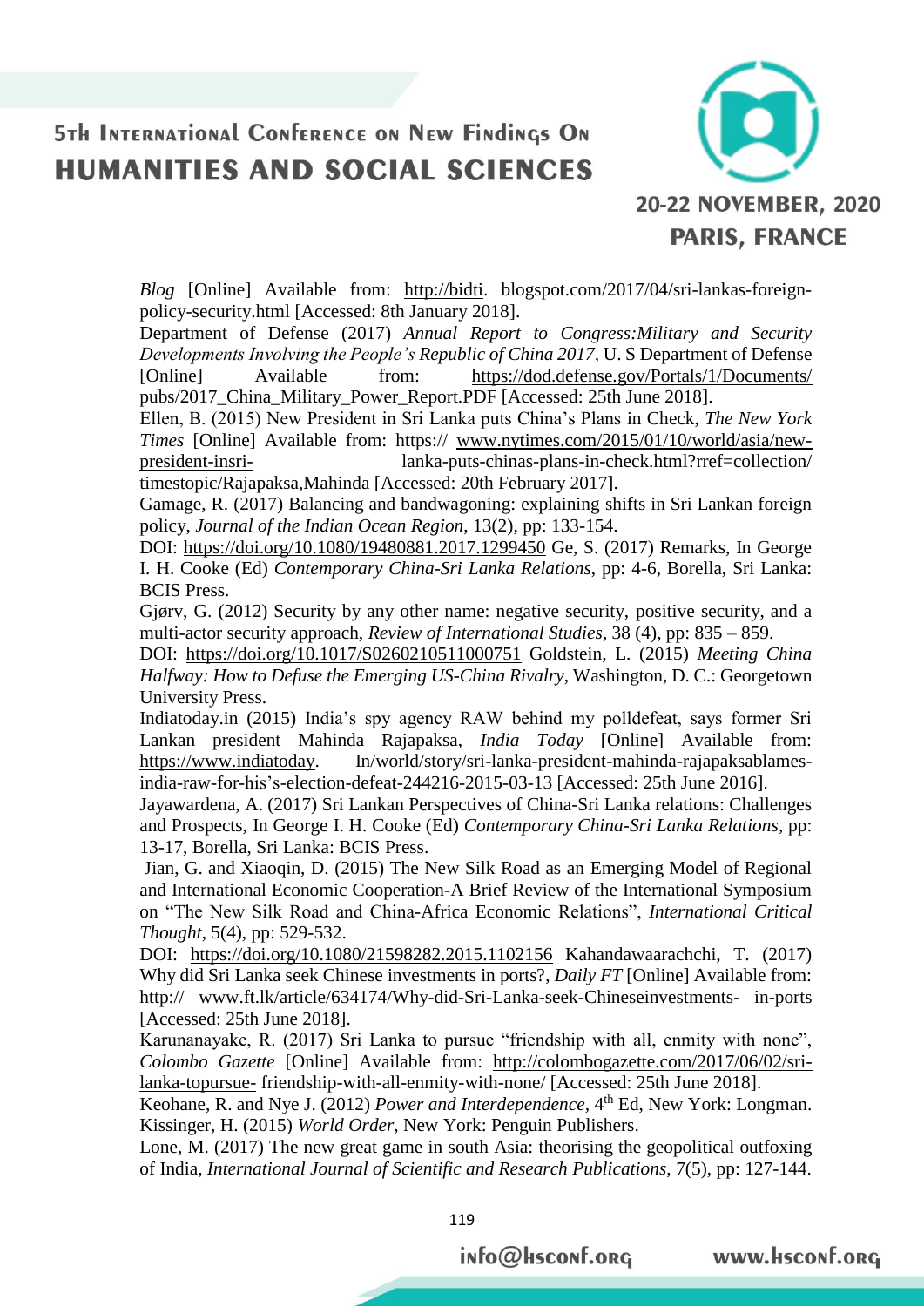

Lukonin, S. (2017) Redefining Russia's Pivot and China's Peripheral Diplomacy, In Lora Saalman (Ed.) *China–Russia*

De Silva, Shakthi. (2016). Friendship with All, Enmity with none: An assessment of Sri Lanka's foreign policy in the Times of D.S Senanayake and Maithripala Sirisena. Dbsjeyaraj.com. Retrieved from: http://dbsjeyaraj.com/dbsj/archives/47643 .

De Silva, Shakthi. (2017b). Regional hegemony and small state survival: Re-examining Ceylon's foreign policy under premier D.S Senanayake. International Research Conference. Rathmalana: General Sir John Kotelawala Defense University. 2017.

Gamage, Rajni Nayanthara. (2017). Balancing and bandwagoning: Explaining shifts in Sri Lankan foreign policy, *Journal of the Indian Ocean Region*, 13 (2), 133-154.

Gjørv, Gunhild Hoogensen. (2012). Security by any other name: Negative security, positive security, and a multiactor security approach. *Review of International Studies*.

Karunanayake, Ravi. (2017a). Sri Lanka to pursue "friendship with all, enmity with none".*Colombo Gazette*. Retrieved from: [http://colombogazette.com/2017/06/02/srilanka](http://colombogazette.com/2017/06/02/srilanka-)to-pursue-friendship-with-all-enmity-with-none/

Karunanayake, Ravi. (2017b). Time to move towards commercial diplomacy in a globalized world.*Sunday Observer.*Retrieved from: <http://www.sundayobserver.lk/> 2017/05/28/features/time-move-towards-commercial-diplomacy-globalized-world

Keohane, Robert O., & Joseph S. Nye. (2012). *Power and Interdependence.* 4th Ed. New York: Longman.

Ockersz, Lynn. (2017). Current foreign policy dilemmas of small states: The case of SL.*The Island.*Retrieved from: [http://www.island.lk/index.php?page\\_cat=articledetails&](http://www.island.lk/index.php?page_cat=articledetails&) page=article details&code\_title=165255

Panditaratne, Dinusha. (2017). Re-Energising the SAARC Process. Retrieved from: <http://www.lki.lk/events/lkis-dinusha-panditaratne-speaks-re-energising-saarc-process/>

Samaraweera, Mangala. (2017). Sri Lanka's peace and reconciliation process. News.lk. Retrieved from: [https://www.news.lk/fetures/item/15646-sri-lanka-s-peace](https://www.news.lk/fetures/item/15646-sri-lanka-s-peace-andreconciliation-)[andreconciliation-](https://www.news.lk/fetures/item/15646-sri-lanka-s-peace-andreconciliation-) Process

Senadhira, Sugeeswara. (2017). New trio to handle middle-path foreign policy, friendship with all. *Ceylon Today*. Retrieved from: <http://www.ceylontoday.lk/print> 20170401CT20170630.php?id=28162

Sirisena, Maithripala. (2016). Collective endorsement of middle path foreign policy. *Presidential Secretariat Sri Lanka.* Retrieved from:<http://www.presidentsoffice.gov.lk/> ?p=3566

Uyangoda, Jayadeva. (2016). Taking Sri Lankan foreign policy to the post-confrontational phase. The Wire. Retrieved from: [https://thewire.in/46921/taking-sri-lankan](https://thewire.in/46921/taking-sri-lankan-foreignpolicy-)[foreignpolicy-](https://thewire.in/46921/taking-sri-lankan-foreignpolicy-) to-the-post-confrontational-phase/

Hirschman, Albert O. 1964 Stability of Neutralism: A Geometrical Note. *American Economic Review* 54: 94-100.

info@Hsconf.org